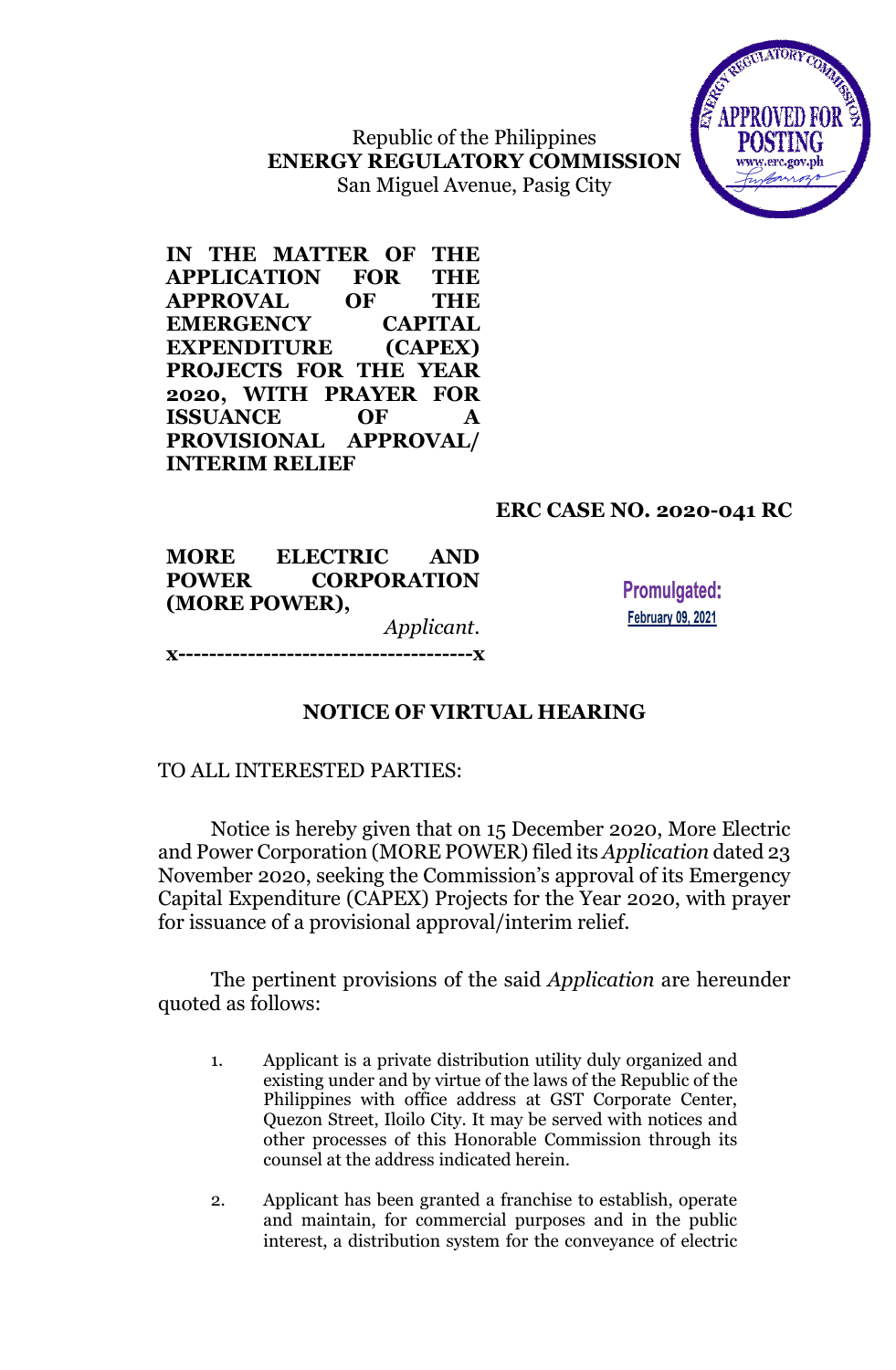### **ERC CASE NO. 2020-041 RC NOTICE OF VIRTUAL HEARING/26 JANUARY 2021 PAGE 2 OF 19**

power to the end users in the City of Iloilo by virtue of Republic Act 11212, signed into law on February 14, 2019 and took effect on March 6, 2019.

3. On 29 February 2020, Applicant commenced operations as the duly franchised distribution utility in Iloilo City. On 05 March 2020, the Honorable Commission issued an Order in ERC Case No. 2018-019MC granting a Provisional Certificate of Public Convenience and Necessity/Authority to Operate to Applicant for the operation of the distribution system in Iloilo City.

#### LEGAL BASIS OF APPLICATION

- 4. Section 43 (f) of the Republic Act No. 9136, otherwise known as the Electric Power Industry Reform Act of 2001 (EPIRA), provides that any significant operating costs or projects investment of distribution utilities (DU) which shall become part of the rate base shall be subject to verification by the Energy Regulatory Commission (ERC) to ensure that the contracting and procurement of the equipment, assets and services have been subjected to transparent and accepted industry procurement and purchasing practices to protect the public interest.
- 5. On 8 March 2006, the Honorable Commission promulgated its Resolution No. 13, Series of 2006, entitled, "A Resolution Adopting the Guidelines to Govern the Submission, Evaluation and Approval of Electric Distribution Capital Projects." The said Rules provided the DUs with a uniform system of filing applications for approval of their respective proposed capital projects. Subsequent thereto, or on 15 December 2008, the Honorable Commission issued Resolution No. 18, Series of 2008 entitled 'A Resolution Adopting the Rules for Approval of Regulated Entities' Capital Expenditure Projects." Finally, on 9 December 2009, the ERC issued Resolution No. 26, Series of 2009, entitled "A Resolution Amending the Rules for Approval of Regulated Entities' Capital Expenditure Projects."
- 6. On July 6, 2011, the Honorable Commission approved and adopted Resolution No. 17, Series of 2011, entitled, "Resolution Adopting the Investor-Owned Electric Distribution Utility Planning Manual." The said Rules provided the Privately-owned Distribution Utility a comprehensive and integrated development plan that is consistent with the Philippine Distribution Code (PDC), safety standards set by the Philippine Electrical Code (PEC) and the Rules for Setting Distribution Wheeling Rates (RDWR).
- 7. Section 3.4 of the ERC Resolution No. 26, Series of 2009 provides that a distribution utility may file an Application for Emergency Capital Expenditure Projects that require immediate implementation during an event, other than those covered by Force Majeure or fortuitous event in order to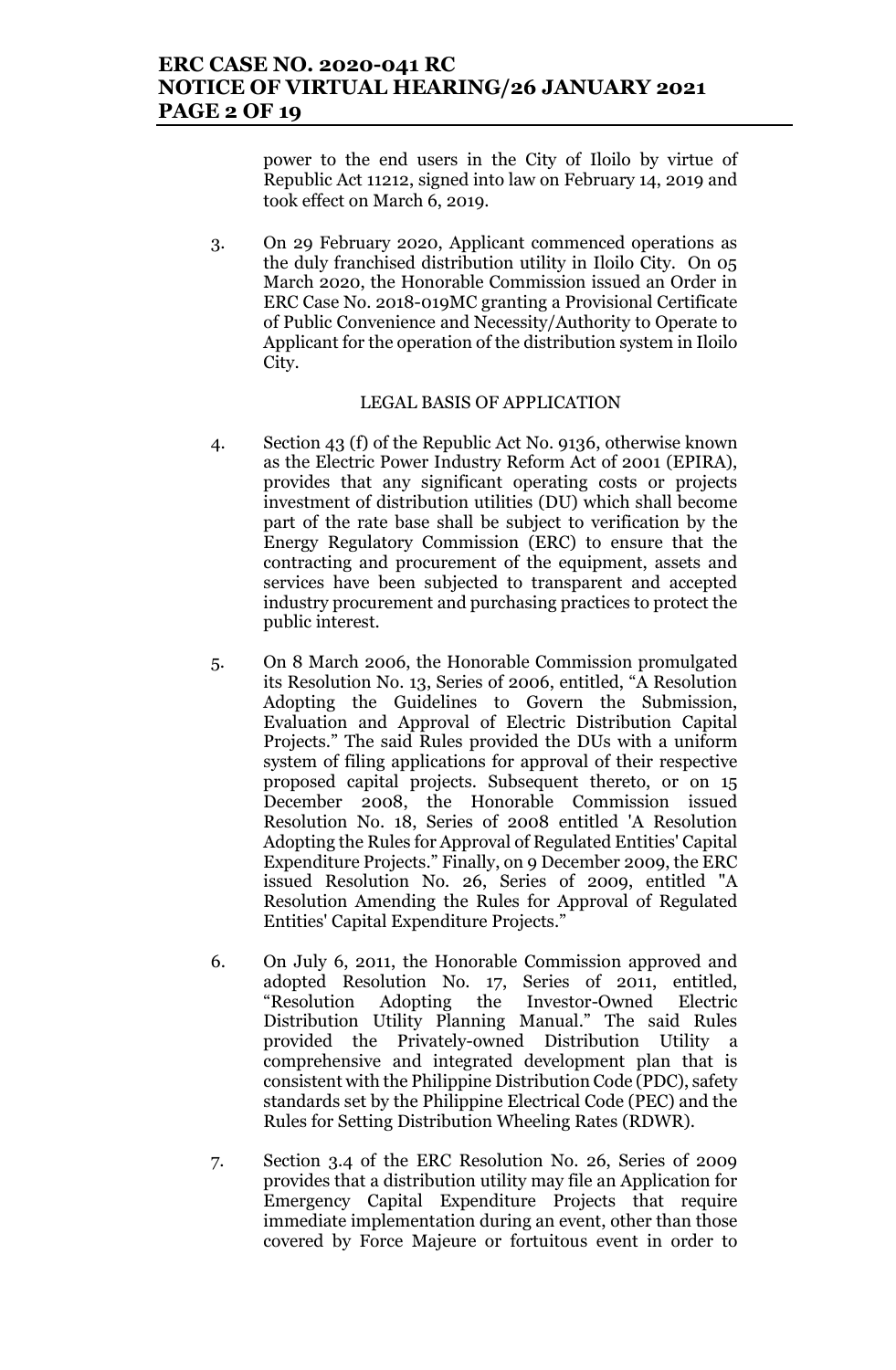# **ERC CASE NO. 2020-041 RC NOTICE OF VIRTUAL HEARING/26 JANUARY 2021 PAGE 3 OF 19**

maintain the safe, reliable, secure and efficient operation of the power system.

#### FACTUAL BACKGROUND

- 8. As stated above, on 29 February 2020, Applicant completed the take-over of the distribution system in Iloilo City from the previous distribution utility, pursuant to the rights granted to Applicant under R.A. 11212. Prior to its take over and commencement of operations, Applicant had commissioned various studies and surveys to determine the actual condition of the various components of the distribution system in Iloilo City so Applicant could properly formulate its plan for the implementation of urgent projects for the improvement of the safety and reliability of the said system. These studies became part of the basis of the Distribution Planning of Applicant. Attached as Annex "A and series" is the Distribution Planning Process of Applicant.
- 9. Based on its studies prior to and after its takeover, Applicant determined that there was a grave need to implement emergency projects in order to provide the City of Iloilo with a safe, reliable, and efficient power distribution system in the least cost manner and at the soonest possible time. The last major system improvement and CAPEX application of the previous distribution utility for Iloilo City was made in 2011 docketed as ERC Case No. 2010-124 RC in the Second Regulatory Period. The lack of major investment in the last nine years resulted to the very critical state of the distribution system in Iloilo City that Applicant took over from the previous distribution utility therein. The dilapidated, unsafe and not modern state of the distribution system in Iloilo City that was one of the primary factors that led to the non-renewal of the franchise of the previous distribution utility therein.
- 10. Further, under Section 2 of RA 11212 [,] Applicant MORE Power is mandated to "continuously improve its facilities and employ the latest technology and innovations the *(sic)* promote efficiency and are beneficial to the consumers" and implement measures to modify, improve and upgrade its facilities and systems. Thus, it is in accordance with law and in the public interest that Applicant immediately upgrade, expand and improve the distribution system of Iloilo City. Applicant's Emergency CAPEX Program, as detailed herein, is mainly driven by the following factors:

Substation Capacity:

11. The distribution system in Iloilo City is operating at critical levels with four (4) out of five (5) substations exceeding safe transformer loading capacity. Table 1 summarizes the historical and projected loadings of 5 substations in the franchise area. General Luna (SB), Tabuc Suba (S-2), Bolilao (S-3), and Molo (S-4) substations are operating at loadings greater than 70% of their forced-air rated capacity since 2017. It is very urgent to address backlogs and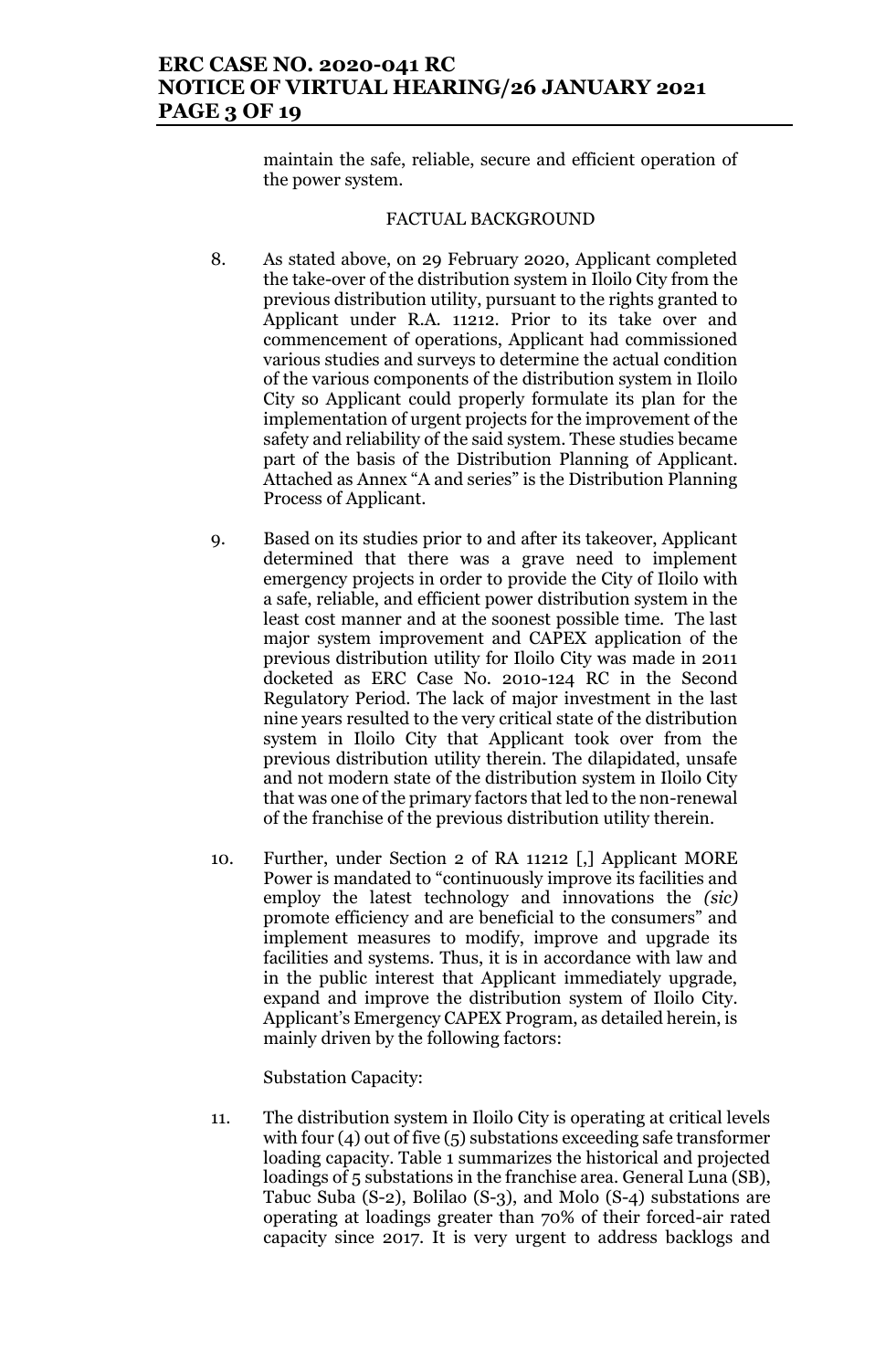# **ERC CASE NO. 2020-041 RC NOTICE OF VIRTUAL HEARING/26 JANUARY 2021 PAGE 4 OF 19**

deficiency in capacity at the very start of operation of MORE Power.

|            | Gen. Luna    | Baldoza, | Tabuc Suba, | Bolilao,   | Avanceña, | <b>TOTAL</b>  |
|------------|--------------|----------|-------------|------------|-----------|---------------|
|            | City Proper, | Lapaz    | Jaro        | Mandurriao | Molo      | <b>SYSTEM</b> |
|            | SB.          | $S-1$    | $S-2$       | $S-3$      | $S-4$     |               |
| Rated      |              |          |             |            |           |               |
| Capacity,  | 20.0         | 50.0     | 10.0        | 25.0       | 25.0      | 130.0         |
| <b>MVA</b> |              |          |             |            |           |               |
| Max        |              |          |             |            |           |               |
| Capacity,  | 20.0         | 62.5     | 12.5        | 30.0       | 30.0      | 155.0         |
| <b>MVA</b> |              |          |             |            |           |               |
| 2017       | 109%         | 51%      | 72%         | 97%        | 103%      | 79%           |
| 2018       | 111%         | 50%      | 95%         | 102%       | 110\%     | 83%           |
| 2019       | 110\%        | 56%      | 96%         | 109%       | 111\%     | 87%           |
| 2020       | 116%         | 60%      | 102%        | 115%       | 117%      | 92%           |

Table 1. Summary of Historical and Projected Substation Percent Loadings of Forced Air Capacity in Iloilo City:

Even with the reduced economic activities due to the pandemic, the total loading of substations in Iloilo City was already at 111.3MVA which is already 71.8% of the total interconnected substation capacity. Thus, the 70% threshold mandated under ERC Resolution No. 17, Series of 2011 had already been breached. Further, as can be seen above, four of the five substations have already breached their maximum capacities.

11. In addressing capacity problems at substation, the existing distribution lines equally need to be urgently upgraded to be able to sufficiently convey electricity to customers. Some primary and secondary lines in the system are undersized and are already unreliable. The summary of existing feeder loadings is listed in Table 2 below. Fourteen (14) out of twenty-one (21) feeder lines are well above their respective rated loading capacity. The existing feeder line of 4/0 ACSR urgently needs to be upgraded to 366.4 MCM ACSR in order to address capacity, and at the same time improve service reliability, power quality, system loss and safety.

> Table 2. Summary of 2019 Feeder Capacity and Loadings, MW and %

| Feeder | Capacity,<br><b>MW</b> | Feeder Load,<br><b>MW</b> | Feeder Load, % |
|--------|------------------------|---------------------------|----------------|
| $F-1$  | 7.0                    | 6.5                       | 93%            |
| $F-3$  | 7.0                    | 9.0                       | 128%           |
| $F-4$  | 7.0                    | 7.0                       | 100%           |
| $F-5$  | 7.0                    | 8.4                       | 120%           |
| $F-6$  | 7.0                    | 0.8                       | 12%            |
| $F-7$  | 7.0                    | 6.6                       | 94%            |
| $F-8$  | 7.0                    | 5.8                       | 84%            |
| $F-10$ | 7.0                    | 3.0                       | 42%            |
| $F-11$ | 7.0                    | 4.3                       | 62%            |
| $F-13$ | 7.0                    | 5.9                       | 84%            |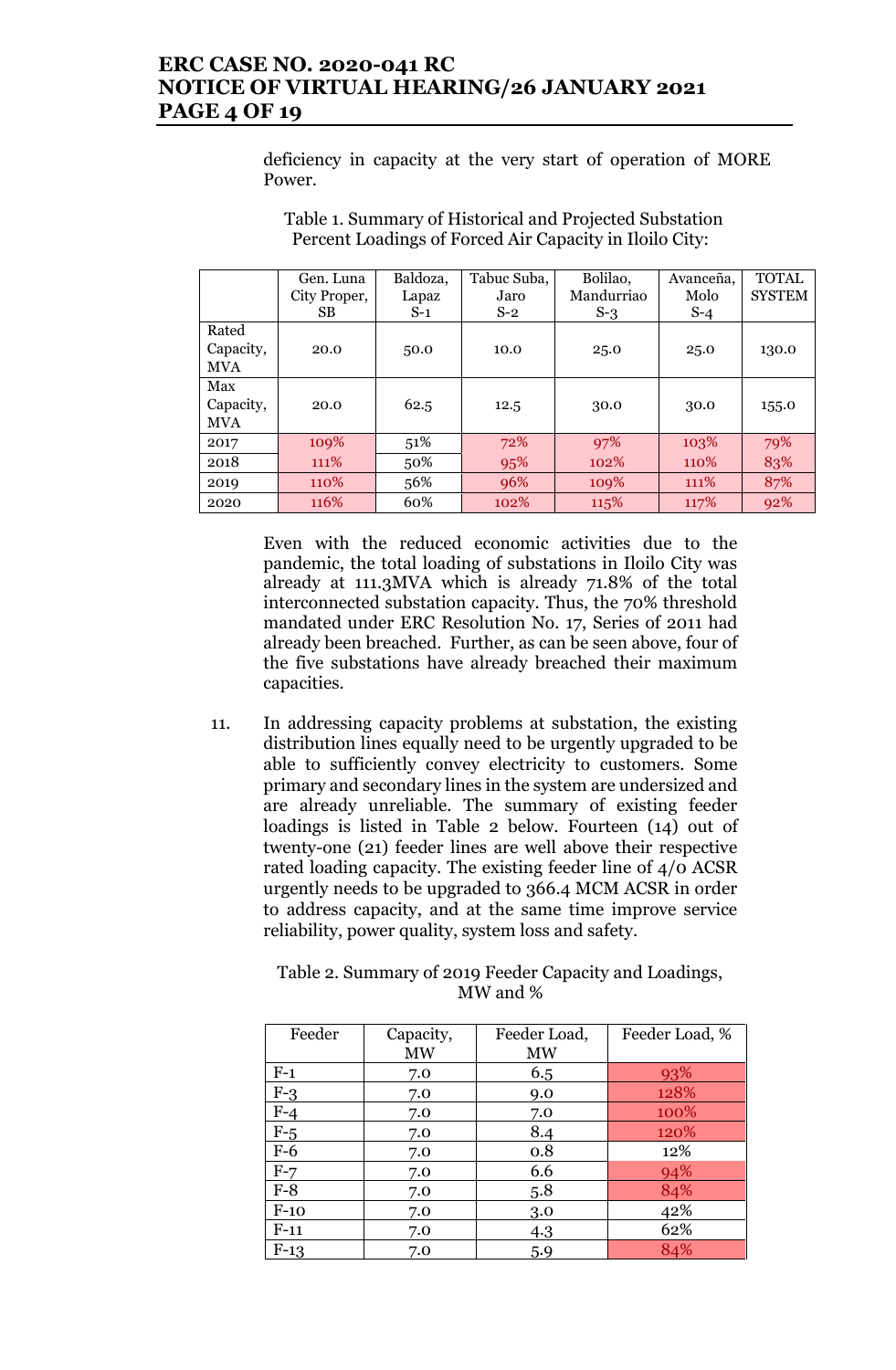# **ERC CASE NO. 2020-041 RC NOTICE OF VIRTUAL HEARING/26 JANUARY 2021 PAGE 5 OF 19**

| $F-14$ | 7.0 | 5.0 | 71%  |
|--------|-----|-----|------|
| $F-15$ | 7.0 | 2.2 | 31%  |
| $F-16$ | 7.0 | 5.9 | 85%  |
| $F-17$ | 7.0 | 5.7 | 82%  |
| $F-18$ | 7.0 | 8.9 | 127% |
| $F-19$ | 7.0 | 6.7 | 96%  |
| $F-20$ | 7.0 | 4.0 | 57%  |
| $F-21$ | 7.0 | 3.8 | 54%  |
| $F-22$ | 7.0 | 7.8 | 112% |
| $F-23$ | 7.0 | 7.5 | 108% |
| $F-24$ | 7.0 | 6.8 | 97%  |

Full Connection to the Panay/Visayas Grid:

- 12. The former distribution utility of Iloilo City sourced its power supply mainly from Units 1 and 2 of the PEDC Coal Fired Power Plant and PPC diesel fired power plants, to which the distribution system is directly connected. Eighty two percent (82%) of the electricity requirements of the city was sourced from these two embedded generation plants while only eighteen percent (18%) was sourced from the Visayas grid and the Wholesale Electricity Spot Market (WESM) even if the electricity prices from the grid or the market was much cheaper. Iloilo City is in most part isolated from the Visayas grid as it has only one direct connection to the said grid and thus has limited flexibility in terms of sourcing power from available cheaper generation plants or renewable energy sources. Electricity costs of in Iloilo City was one of the highest, if not the highest among highly urbanized areas in the Philippines.
- 13. Upon its takeover, Applicant was constrained to contract majority of the power supply requirements of Iloilo City from PEDC and PPC due to the very limited connection of the distribution system to the Panay/Visayas Grid. The current contracts between Applicant and PEDC and PPC respectively are only emergency power supply contracts with one (1) year terms specifically allowed under Section 5 of RA 11212. Despite the constraints brought about by the limited connection to the Visayas Grid, Applicant has already been able to substantially reduce the generation rate in Iloilo City by securing lower rates from PEDC and PPC and by maximizing contracts with cheaper generation plants from the Visayas Grid.
- 14. The present limited connection of Iloilo City to the Visayas Grid also constrains the distribution network therein from getting power from the grid in case of scheduled or unscheduled outages of the embedded generators, particularly PEDC, just like what happened in the widespread October 29 to 30, 2019 power blackout, where the city was without power for at least 12 hours. In such instances, Iloilo City is forced to source limited and expensive back-up power from the diesel generating units of PPC only due to the limited connection to the Visayas Grid.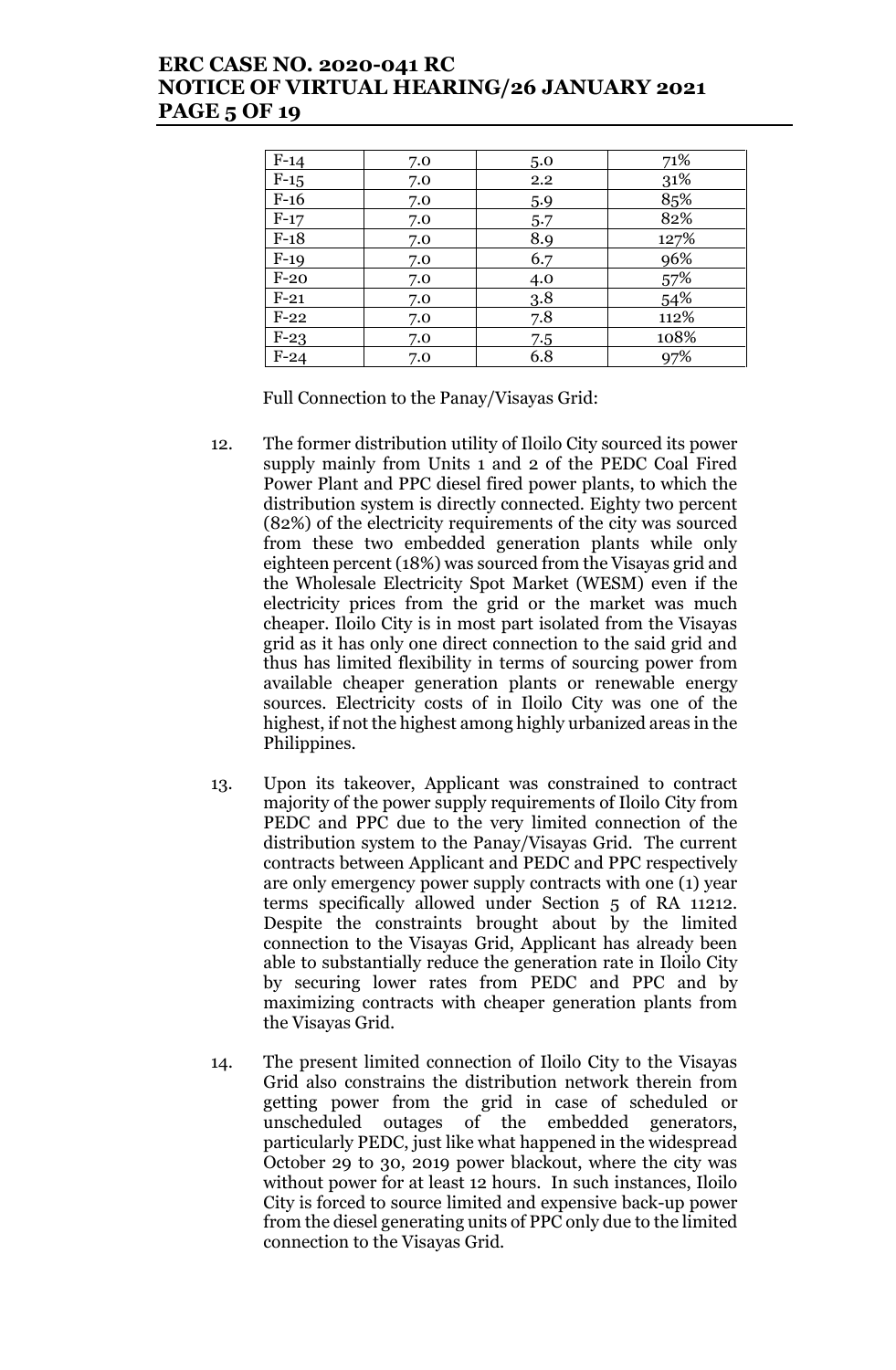# **ERC CASE NO. 2020-041 RC NOTICE OF VIRTUAL HEARING/26 JANUARY 2021 PAGE 6 OF 19**

- 15. In order to secure the future economic growth of the city through more business investments particularly heavy load user industries, Applicant must be able to source a more affordable and adequate power supply. This will be impossible if the source of such power supply is limited to the current embedded power generators. Fully connecting the distribution network to the grid is absolutely indispensable in order for Applicant to be able to source lower priced electricity from the Visayas grid and improve the distribution systems reliability and power availability.
- 16. Further, if the distribution system in Iloilo City is not fully connected to the Visayas Grid, Applicant will not be able to fully take advantage and comply with the spirit of the competitive selection process (CSP) for the procurement of the power supply requirements for its captive customers as mandated by the rules of the Honorable Commission and DOE DC 2018-02-003. As described above, with the current very limited connection of Iloilo City to the Visayas Grid, about 80% of the demand of the city has to be sourced from PEDC and PPC which are embedded generators. Thus, if a CSP were to be conducted by Applicant with the current limited grid connection, only PEDC and PPC would bid as they are the only generators capable of supplying the big majority of the power supply requirements of the city. This would clearly go against the spirit and be contrary to the objectives of the CSP.
- 17. Applicant wishes to emphasize that under Section 5 of RA 11212, Applicant is mandated to "modify, improve, or change its facilities, poles, lines, systems and equipment for the purpose of providing efficient and reliable service and reduced electricity costs."

Reliability:

18. There are about 65,000 customers currently availing the services of the Applicant. It was gathered that the current distribution system performance levels did not satisfactorily comply with the standards set by the Honorable Commission and needs a lot of improvement. The reliability indices show that its performance was below the overall Philippine indices and more so inferior to other main ASEAN regional utilities. Likewise, the frequency of interruption to its customers was more than 300% higher than other like private distribution utilities in the Philippines.

Table 3. 2017 Reliability Performance Indexes of the previous Distribution Utility in Iloilo City as compared to the average of Private Distribution Utilities: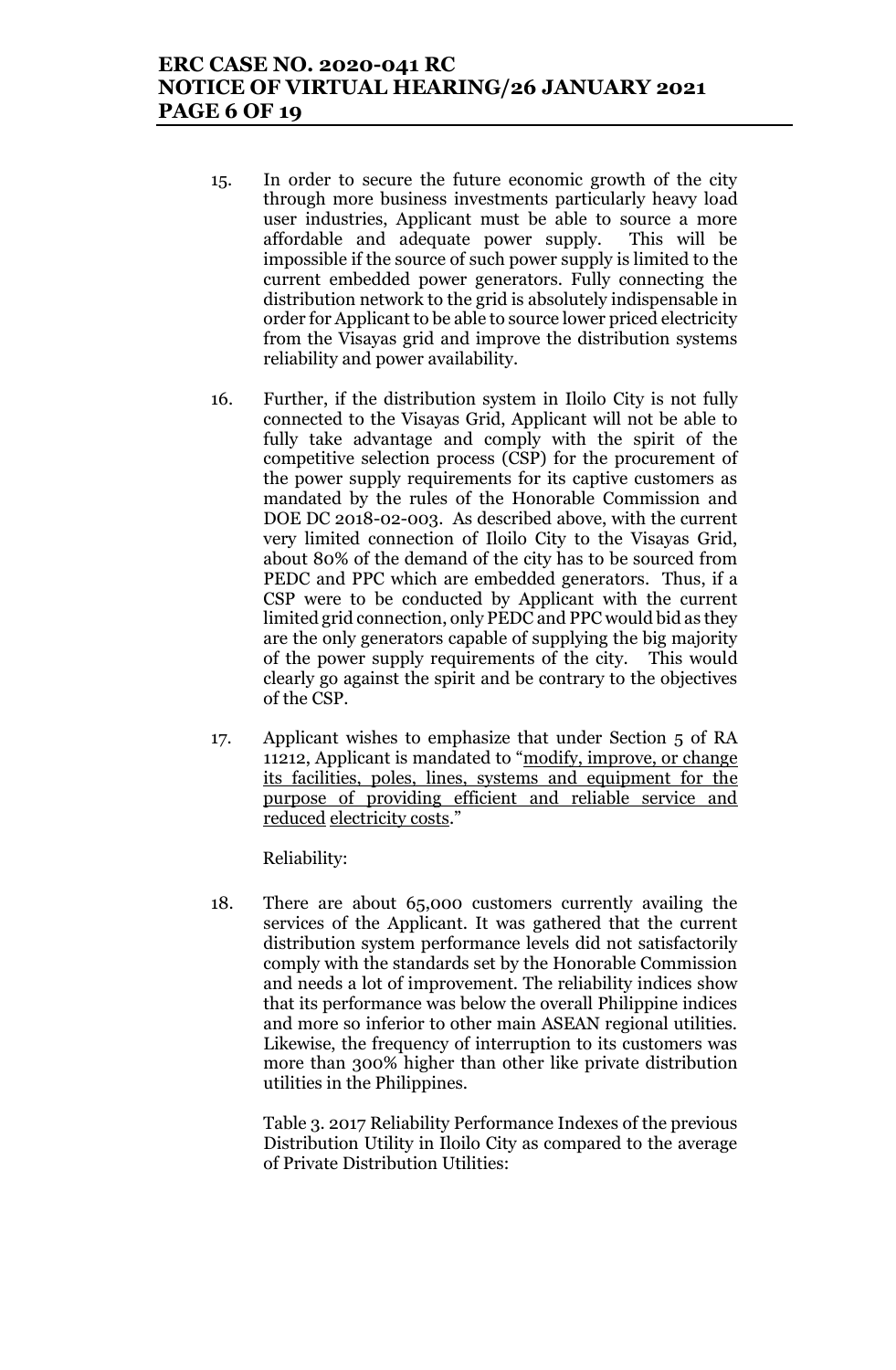# **ERC CASE NO. 2020-041 RC NOTICE OF VIRTUAL HEARING/26 JANUARY 2021 PAGE 7 OF 19**

|                                                        | <b>SAIFI</b>       | <b>SAIDI</b> | <b>MAIFI</b>      |
|--------------------------------------------------------|--------------------|--------------|-------------------|
|                                                        | (Interruptions per | (minutes)    | (Momentary        |
|                                                        | Customer)          |              | Interruptions per |
|                                                        |                    |              | Customer)         |
| Private DU Average                                     | 7.091              | 474.756      | 6.413             |
| <b>Previous Distribution</b><br>Utility in Iloilo City | 22.690             | 1,113.969    | 6.9875            |
| (PECO over Private<br>DU Average)                      | 320%               | 235%         | 109%              |

Power Quality:

- 19. Voltage tests were conducted to determine the power quality of the distribution system. Tests conducted by the Honorable Commission in ERC Case No. 2019-028SC showed low voltage readings (182.9 V) at the farthest end of the line, below the allowable range (nominal voltage of  $230V \pm 10\%$ ) by the DSOAR. The results of these tests indicated the deterioration of the power quality which needs to be addressed immediately.
- 20. Applicant also conducted a voltage variation profiling to establish the 24-hour voltage profiles of one-hundred eight (108) Distribution Utility (DU) customers in Iloilo City. The study also aims to determine compliance to applicable Philippine Distribution Code (PDC) provisions on overvoltage and undervoltage. A total of 22 customers experienced undervoltage; 5 customers experienced short duration and 22 customers experienced long duration undervoltage. The lowest undervoltage was 55.7 V and the highest voltage recorded was 253.7 V. The results of the profiling also indicated the deterioration of the power quality which needs to be addressed immediately.

Safety

- 21. Initial investigation by Applicant of the distribution network facilities in Iloilo City revealed several lapses by the previous utility in terms of safety. Thermal scanning of distribution transformers within the franchise area revealed that 119 out of the more than 4101 surveyed samples were found to be in critical, emergency or priority status that requires immediate action. Field findings showed that overloaded transformers have temperatures reaching up to 208.7 deg C. This has often resulted to frequent power outages and contributed to frequent pole fires reported in the city. More than half, or 1,464 of 2,887 fire incidents, in Iloilo City from January 2014 to October 2019 were caused by pole fires, according to the report of the Bureau of Fire.
- 22. The Honorable Commission also conducted its own investigation and found lapses in the operations and maintenance of the former distribution utility that posed danger and risks to the lives and properties of the consumers. Among the findings were as follows: (1) protective devices of the previous distribution utility were not properly rated and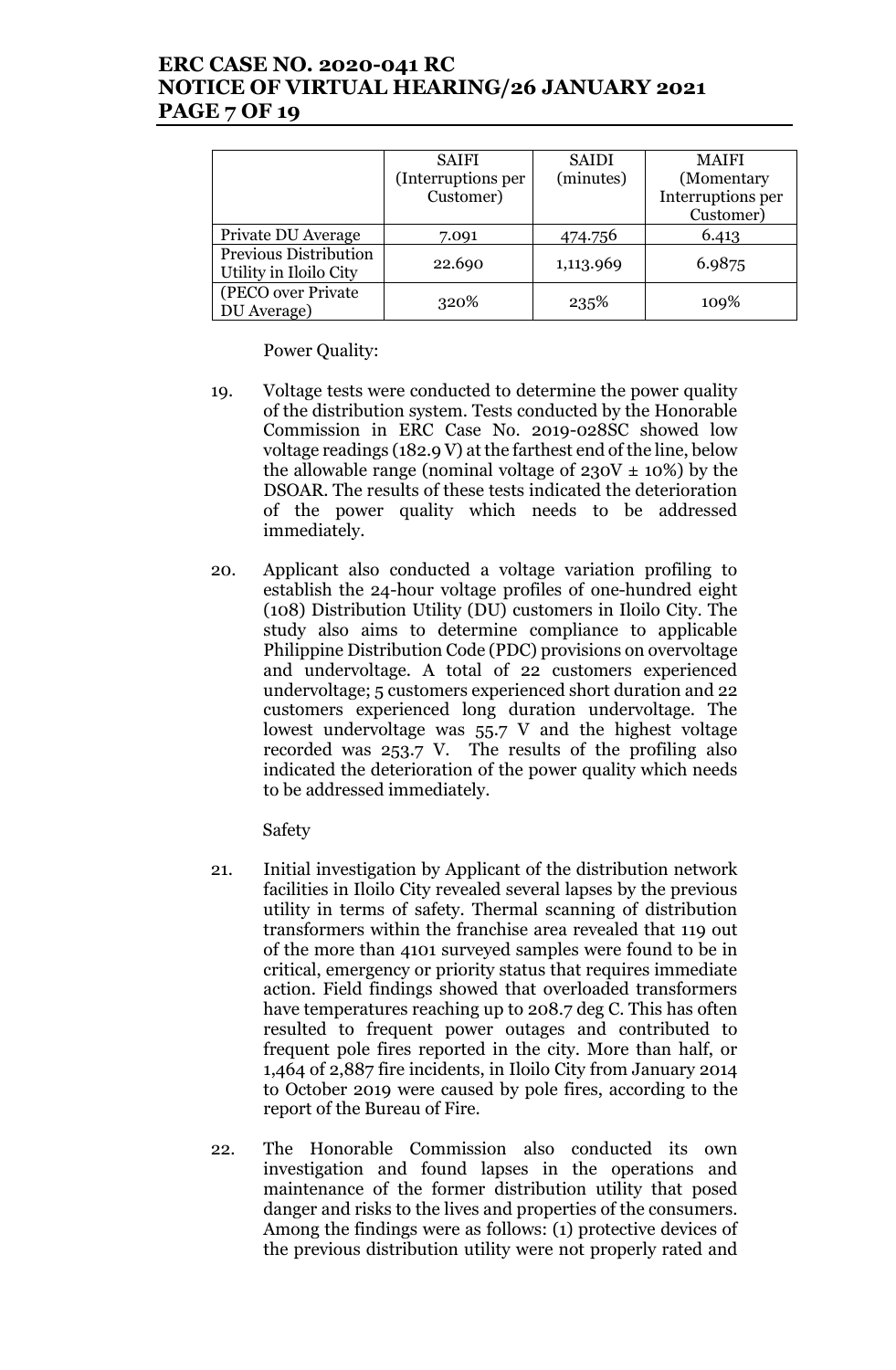### **ERC CASE NO. 2020-041 RC NOTICE OF VIRTUAL HEARING/26 JANUARY 2021 PAGE 8 OF 19**

designed; (2) some poles were found leaning and in unsafe positions and (3) some meters were found to be clustered and installed in an elevated metering center (EMC) without securing prior approval from the Honorable Commission. These findings were made by the Honorable Commission in ERC Case No. 2019-028SC.

New Connections

23. Applicant is investing in the purchase of new kilowatt-hour meters due to the following reasons: a) anticipation of the influx of new applications from load growth; b) replacement of defective kWh meters and c) reconnection of previously unmetered customers. Under the previous utility, there was a lack of supply of kWh meters which led to pending applications for new connections and requests for meter replacements while waiting for new meters to arrive. Applicant has already purchased new kWh meters on a consignment basis. This is to ensure that at any given time kWh meter will be available for Applicant to immediately respond to the different needs or requests of consumers. Aside from the kWh meters, Applicant has also ensured that it has adequate quantities in stock line of materials including wires and hardware required for meter installation or replacement. Upon its take over by of the distribution system in Iloilo City, Applicant prioritized pending applications for new electricity connections. As of August 2020, there were a further 3,734 applications for new power connections with Applicant.

|                         |        |        | <b>HISTORICAL</b> |        |        |          |        |        |        | <b>FORECAST</b> |        |        |        |        |
|-------------------------|--------|--------|-------------------|--------|--------|----------|--------|--------|--------|-----------------|--------|--------|--------|--------|
|                         | 2013   | 2014   | 2015              | 2016   | 2017   | 2018     | 2019   | 2020   | 2021   | 2022            | 2023   | 2024   | 2025   | 2026   |
| <b>No. of Customers</b> | 54,371 | 57,429 | 58,672            | 61,930 | 65,715 | 64,938   | 67,311 | 69,771 | 72,320 | 74,963          | 77,702 | 80,542 | 83,485 | 86,535 |
| <b>Growth Rate</b>      |        | 5.62%  | 2.16%             | 5.55%  | 6.11%  | $-1.18%$ | 3.65%  | 3.65%  | 3.65%  | 3.65%           | 3.65%  | 3.65%  | 3.65%  | 3.65%  |
| Residential             | 49,804 | 52,846 | 54,086            | 57,124 | 60,569 | 59,885   | 62,073 | 64,342 | 66,693 | 69,130          | 71,656 | 74,274 | 76,989 | 79,802 |
| Commercial              | 2,729  | 2,656  | 2,641             | 2,778  | 2,970  | 2,912    | 3,018  | 3,129  | 3,243  | 3,362           | 3,484  | 3,612  | 3,744  | 3,880  |
| Industrial              | 859    | 891    | 911               | 971    | 1,094  | 1,085    | 1,125  | 1,166  | 1,208  | 1,252           | ,298   | 1,346  | 1,395  | 1,446  |
| <b>Others</b>           | 979    | 1,036  | 1,034             | 1,057  | 1,082  | 1,056    | 1,095  | 1,135  | 1,176  | 1,219           | 1,264  | 1,310  | 1,358  | 1,407  |

Table 4. Customer growth forecast:

24. In addition to projected new connections due to economic growth and reconnection of previously unmetered customers, it is also necessary to replace old or defective kWh meters with new electronic kWh meters. From its field surveys upon takeover, Applicant found that 2,200 meters have zero kWh readings. Electromechanical meters more than 15 years in service were also found to have inaccurate readings. Satisfying the customer's request for new connections is deemed urgent and nonnegotiable. Investing in new kWh meter will improve safety and service reliability by eliminating pilferage and overloading of lines due to non-registered electricity consumers. As of September 2020, Applicant has already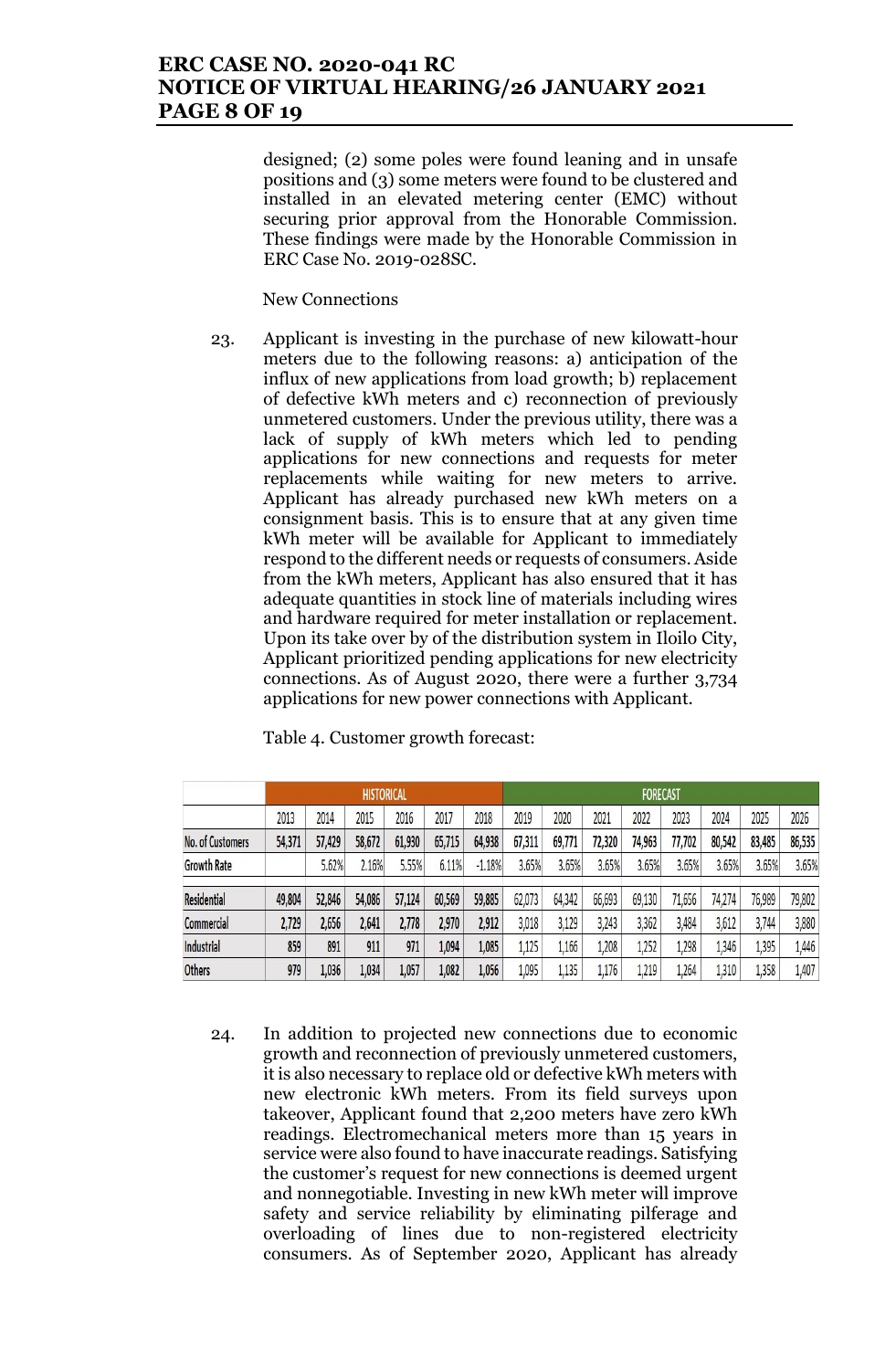replaced 9,536 defective, non-functioning, damaged or old customer meters in Iloilo City. The continuous meter replacement program of Applicant now averages about 2,700 meters a month.

Data Analysis and Assessment:

25. Upon its takeover, Applicant needed to conduct a baseline assessment in order to determine the actual conditions of the different components of the distribution system in Iloilo City. The proper planning for Major CAPEX improvement programs hinges on the reliability of data and proper assessment of state of the installed system. There is a need to install, upgrade and calibrate instruments that measure power quality, transformer accuracy, power demand/load and health of the instruments in order to establish the needed additional system improvement. The test equipment mentioned above is very crucial for the electric utility in order to make informed judgement especially in the substations.

Efficient Operation and Service

- 26. Applicant has prepared several non-network projects aimed at the efficient operation of the distribution utility. It has invested in modern equipment, transportation, information technology, building improvements, and intangible assets so that it may be able to provide world class services to the electricity customers of Iloilo City.
- 27. Customer Service is the area of the distribution utility business that is the most significant touch point with the customer base. Customer service is the frontline and face of an organization. Applicant aims to achieve a positive customer experience by ensuring the provision of seamless services in terms of customer applications, accurate billing and collection, timely response to customer concerns and customer feedback giving a sense of security to our customers. Applicant will invest in state-of-the-art non-network tools and systems to provide better customer service and feedback.
- 28. Applicant will leverage and invest in the latest technology to put in place a robust Enterprise Resource Planning (ERP) system and ensure efficient meter application, meter reading, billing and collection processes. The company will also need to have an efficient front-end system that will perform customer management, work, billing, and collection management for efficient services. The hardware/software system must have the adequate and appropriate storage and processing capability and flexibility to handle the customer and distribution facilities and operations data.
- 29. The acquisition of new company vehicles is necessary for the provision of timely and responsive services to customers which was severely hampered by the old and dilapidated service vehicles from the former utility. The new company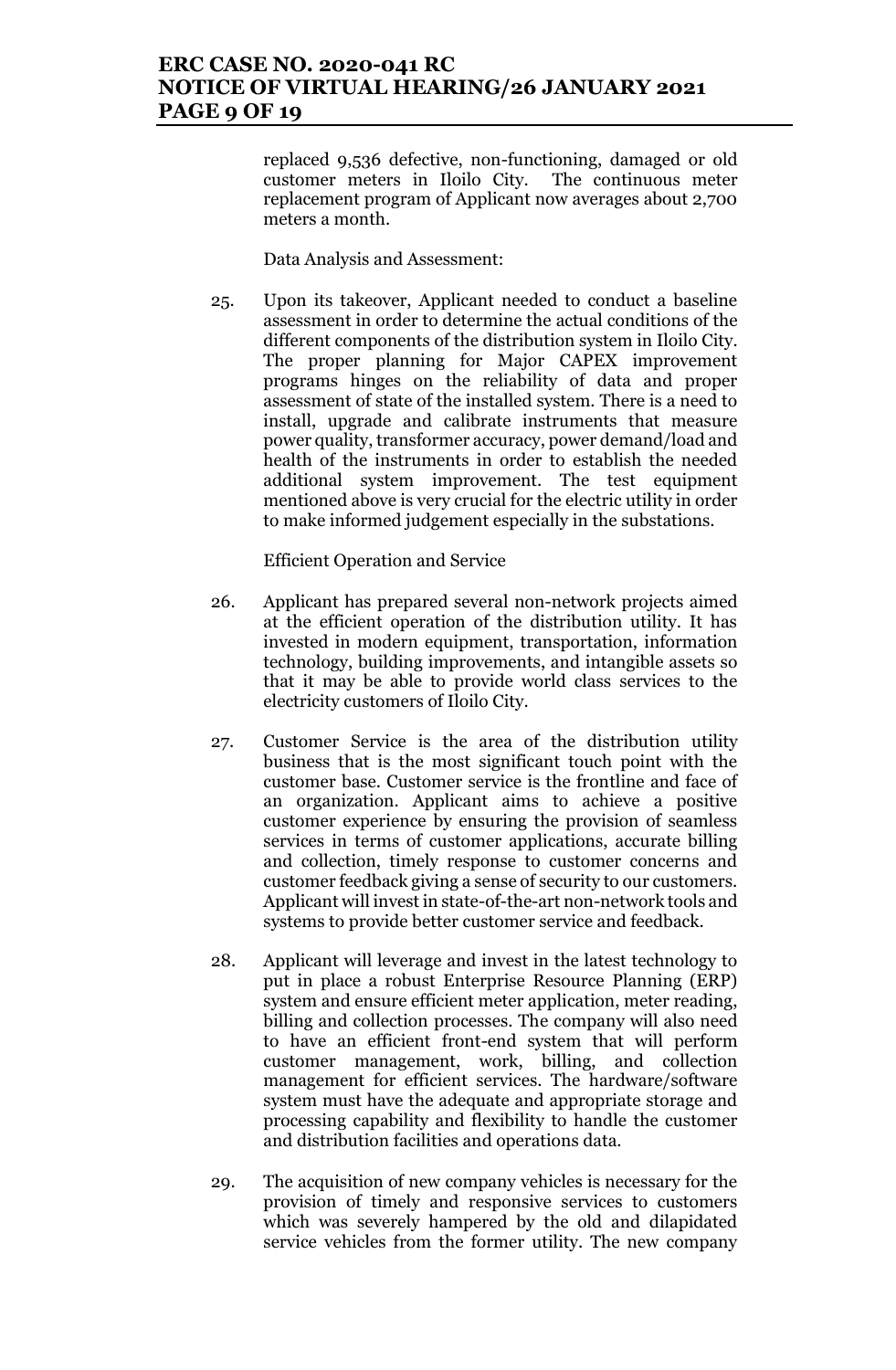# **ERC CASE NO. 2020-041 RC NOTICE OF VIRTUAL HEARING/26 JANUARY 2021 PAGE 10 OF 19**

vehicles are absolutely necessary for the delivery of necessary field and maintenance works on the different facilities of the distribution system throughout Iloilo City, for the delivery of timely and responsive customer services as well as for the administrative requirements of Applicant.

#### LIST OF EMERGENCY CAPEX PROJECTS

30. Taking into consideration the factors enumerated above, Applicant hereby respectfully proposes the following five (5) very urgent MAJOR EMERGENECY CAPEX Projects:

| <b>PROJECT</b><br><b>CODE</b> | PROJECT TITLE                                                                                                                                           | <b>PROJECT</b><br>COST, PHP | <b>ANNEX</b>  |
|-------------------------------|---------------------------------------------------------------------------------------------------------------------------------------------------------|-----------------------------|---------------|
| $PDM-1$                       | Development of 50/62.5 MVA<br>Megaworld Gas Insulated<br>Substation (GIS)<br>and<br>its<br>Associated Sub-transmission and<br><b>Distribution Lines</b> | 449,375,991                 | B             |
| $PDM-2$                       | Development of 50/62.5 MVA<br>General Luna 2 Substation                                                                                                 | 256, 357, 143               | $\mathcal{C}$ |
| $PDM-3$                       | <b>Mobile Substation</b>                                                                                                                                | 150,642,857                 | D             |
| $PDM-4$                       | Development of Banuyao 69kV<br>Switching Station and Baldoza 69-<br>kV Line Reconfiguration<br>and<br>Metering                                          | 61,428,571                  | E             |
| $A-1$                         | <b>Transportation Equipment</b>                                                                                                                         | 86,969,286                  | F             |
|                               | <b>TOTAL</b>                                                                                                                                            | 1,004,773,848               |               |

Table 5. Major CAPEX Projects:

Copies of the detailed project justifications of the major projects under MORE POWER's Emergency CAPEX Program, with the required technical and financial analysis and gant charts, are attached hereto as Annexes "B" to "F" and made integral parts hereof.

31. On the other hand, MORE Power's thirteen (13) very urgent RESIDUAL CAPEX Projects, broken down by asset categories, are as follows: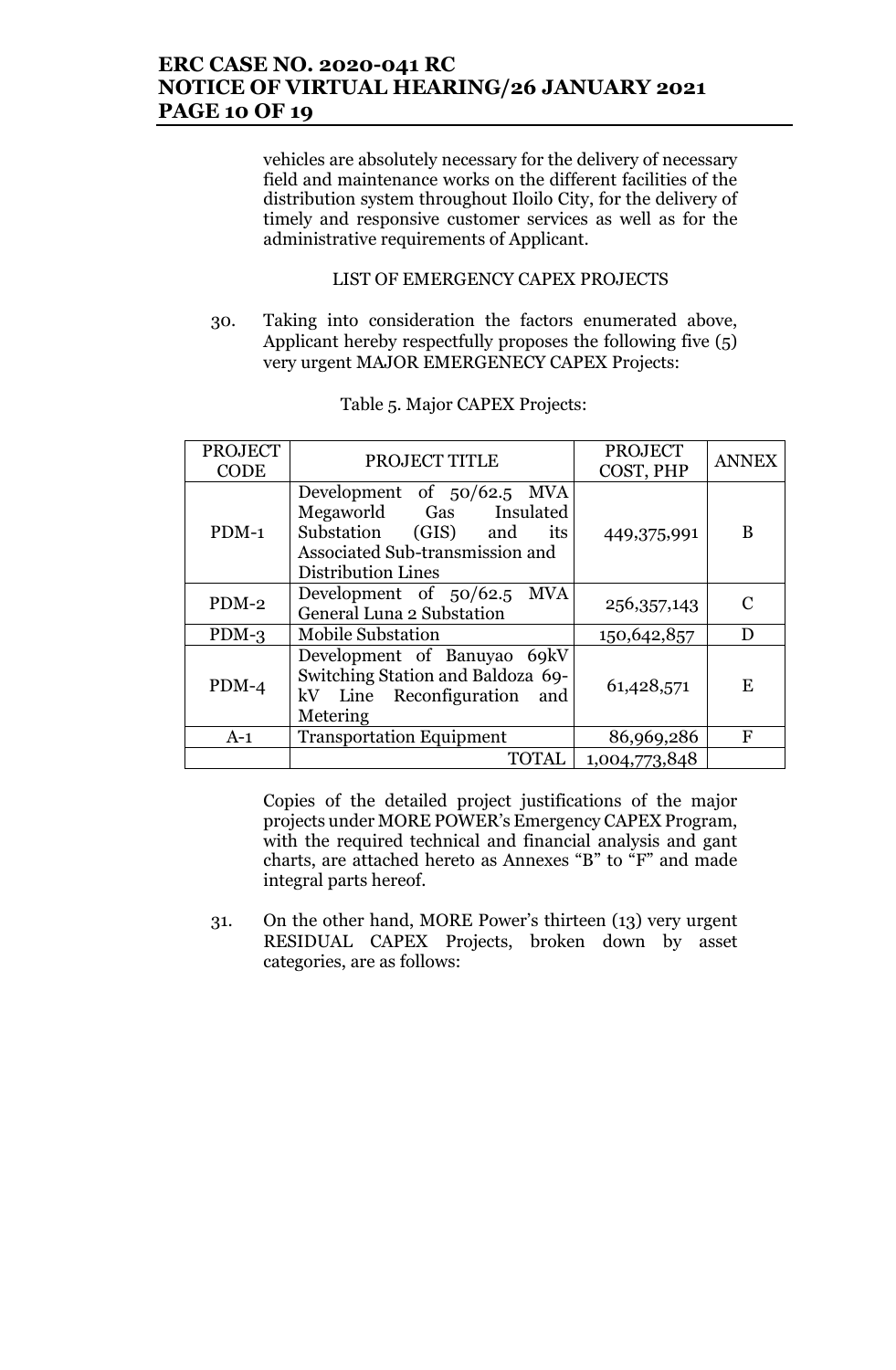# **ERC CASE NO. 2020-041 RC NOTICE OF VIRTUAL HEARING/26 JANUARY 2021 PAGE 11 OF 19**

| <b>PROJECT</b><br><b>CODE</b> | PROJECT TITLE                                                                                                                                       | <b>PROJECT</b><br>COST, PHP | <b>ANNEX</b> |
|-------------------------------|-----------------------------------------------------------------------------------------------------------------------------------------------------|-----------------------------|--------------|
| $PDM-5$                       | Replacement of<br>sub-<br>various<br>transmission lines                                                                                             | 65,986,885                  | G            |
| PDM-6                         | Replacement of breakers, CT, PT, LA<br>disconnect switch, protective relays,<br>control panels, and various accessories<br>+ CT for feeder metering | 76,660,977                  | H            |
| $N-1$                         | of<br>Reconductoring<br>various<br>distribution line                                                                                                | 172,218,000                 | I            |
| $N-2$                         | New Connections                                                                                                                                     | 131,928,720                 | ${\bf J}$    |
| $N-3$                         | Replacement of Defective kWh Meters                                                                                                                 | 118,420,591                 | $\bf K$      |
| $N-4$                         | <b>Clustering of Meters</b>                                                                                                                         | 34,834,093                  | $\mathbf L$  |
| $N-5$                         | Distribution<br>Purchase<br>of New<br>Transformer                                                                                                   | 55,132,898                  | M            |
| $N-6$                         | Monitoring and Testing of Metering<br><b>Instrument Transformer Accuracy</b>                                                                        | 24,110,100                  | N            |
| $N-7$                         | Monitoring of System Loss<br>at<br><b>Secondary Distribution System</b>                                                                             | 36,516,634                  | $\Omega$     |
| $N-8$                         | Meter Replacement for Power Class<br><b>Customer with No Demand Registry</b>                                                                        | 12,602,552                  | $\mathbf{P}$ |
| $N-9$                         | <b>Installation of Feeder Recloser</b>                                                                                                              | 19,081,032                  | Q            |
| $N-10$                        | Replacement of Padlocks for ABS,<br>Disconnect Switch and CT-rated<br>Meter Box Enclosure                                                           | 1,624,039                   | $\mathbf R$  |
| $N-11$                        | of Engineering<br>Purchase<br>Test<br>Equipment                                                                                                     | 80,000,000                  | S            |
|                               | <b>TOTAL</b>                                                                                                                                        | 829,116,521                 |              |

#### Table 6. Residual CAPEX Projects:

Copies of the detailed project justifications of the residual projects under MORE POWER's Emergency CAPEX Program, with the required technical and financial analysis and gant charts, are attached hereto as Annexes "G" to "S" and made integral parts hereof.

32. Additionally, MORE Power's ten (10) necessary Non-Network CAPEX Projects, broken down by asset categories, are as follows:

| <b>PROJECT</b><br><b>CODE</b> | PROJECT TITLE                                                    | <b>PROJECT</b><br>COST, PHP | <b>ANNEX</b> |
|-------------------------------|------------------------------------------------------------------|-----------------------------|--------------|
| $A-2$                         | <b>Building Improvement</b>                                      | 65,327,714                  | T            |
| $F-1$                         | <b>EDP</b> Equipment                                             | 35,396,348                  | U            |
| $F-2$                         | <b>UMS Software</b>                                              | 13,300,000                  |              |
| $A-3$                         | Office Furniture & Fixtures                                      | 13, 131, 545                | W            |
| $F-3$                         | <b>Engineering Analysis Tool (DSAS</b><br>and Synergee Software) | 5,000,000                   | X            |
| $F-4$                         | <b>SAP ERP System</b>                                            | 4,780,000                   | Y            |
| A-4                           | Leasehold Improvement                                            | 2,227,425                   | Z            |

Table 7. NON-NETWORK CAPEX Projects: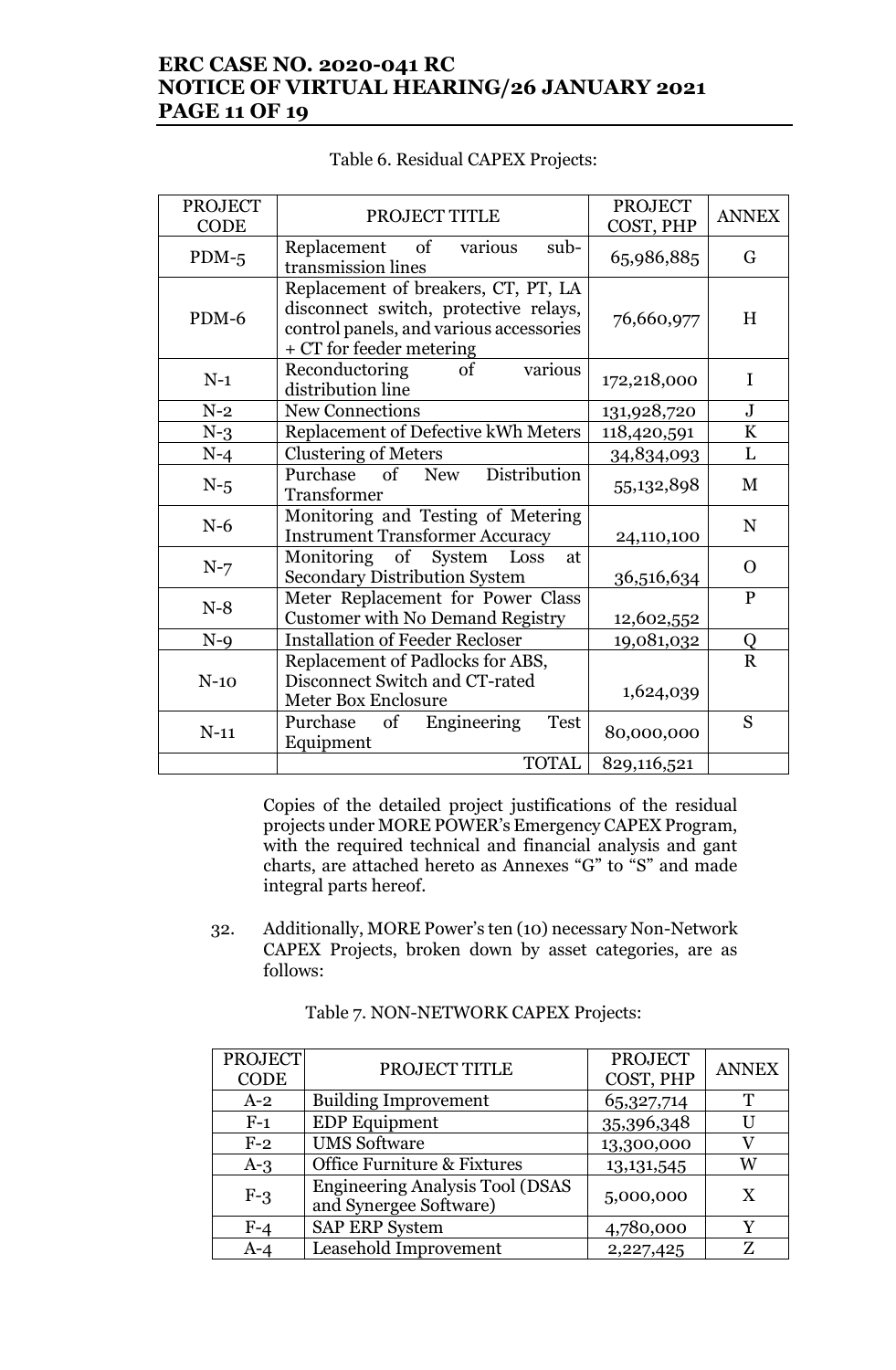### **ERC CASE NO. 2020-041 RC NOTICE OF VIRTUAL HEARING/26 JANUARY 2021 PAGE 12 OF 19**

| A-5   | <b>Communication Equipment</b> | 3,640,200   | AA |
|-------|--------------------------------|-------------|----|
| $F-5$ | Windows 10 Pro                 | 1,776,000   | ΒB |
| $F-6$ | <b>Other Intangible Assets</b> | 4,284,500   | CC |
|       | <b>TOTAL</b>                   | 148,863,732 |    |

Copies of the detailed project justifications of the Non-Network projects under MORE POWER's Emergency CAPEX Program are attached hereto as Annexes "T" to "CC" and made integral parts hereof.

33. This Application is being submitted to this Honorable Commission for its consideration and approval of Applicant's Emergency Capital Expenditure (CAPEX) Projects for the Year 1 (2020) of its operation as the distribution utility for Iloilo City, summarized and enumerated below:

|  |  |  | Table 8. Summary of Emergency CAPEX Projects: |
|--|--|--|-----------------------------------------------|
|--|--|--|-----------------------------------------------|

| No.           | Projects                       | Amount        |
|---------------|--------------------------------|---------------|
|               | <b>Major CAPEX Projects</b>    | 1,004,773,848 |
| $\mathcal{P}$ | <b>Residual CAPEX Projects</b> | 829,116,521   |
| ર             | Non-Network CAPEX Projects     | 148,863,732   |
|               | <b>TOTAL</b>                   | 1,982,754,102 |
|               |                                |               |

- 34. The Total Cost for the implementation of the Emergency CAPEX Projects subject of this Application is PESOS: ONE BILLION NINE HUNDRED EIGHTY-TWO MILLION SEVEN HUNDRED FIFTY-FOUR THOUSAND ONE HUNDRED TWO PESOS AND & 00/100 (PhP 1,982,754,102.00).
- 35. The above enumerated Emergency CAPEX projects of the Applicant are necessary and justified and will directly benefit the electricity consumers of Iloilo City in terms of improved system reliability, stability and safety and improved customer services. The projects are reasonably priced, having been procured and implemented following the accepted practice of competitive bidding.

FINANCING PLAN

36. Applicant's emergency capital expenditure projects will be financed through Internally Generated Funds that shall be included in its rate base subject to verification by the Honorable Commission. Applicant shall accordingly submit to the Honorable Commission the Building Block components, particularly the Return on Capital and the Regulatory Depreciation associated therewith, from the time the emergency CAPEX projects are put in service, considered used and useful and included in the translation to Applicant's regulated rates.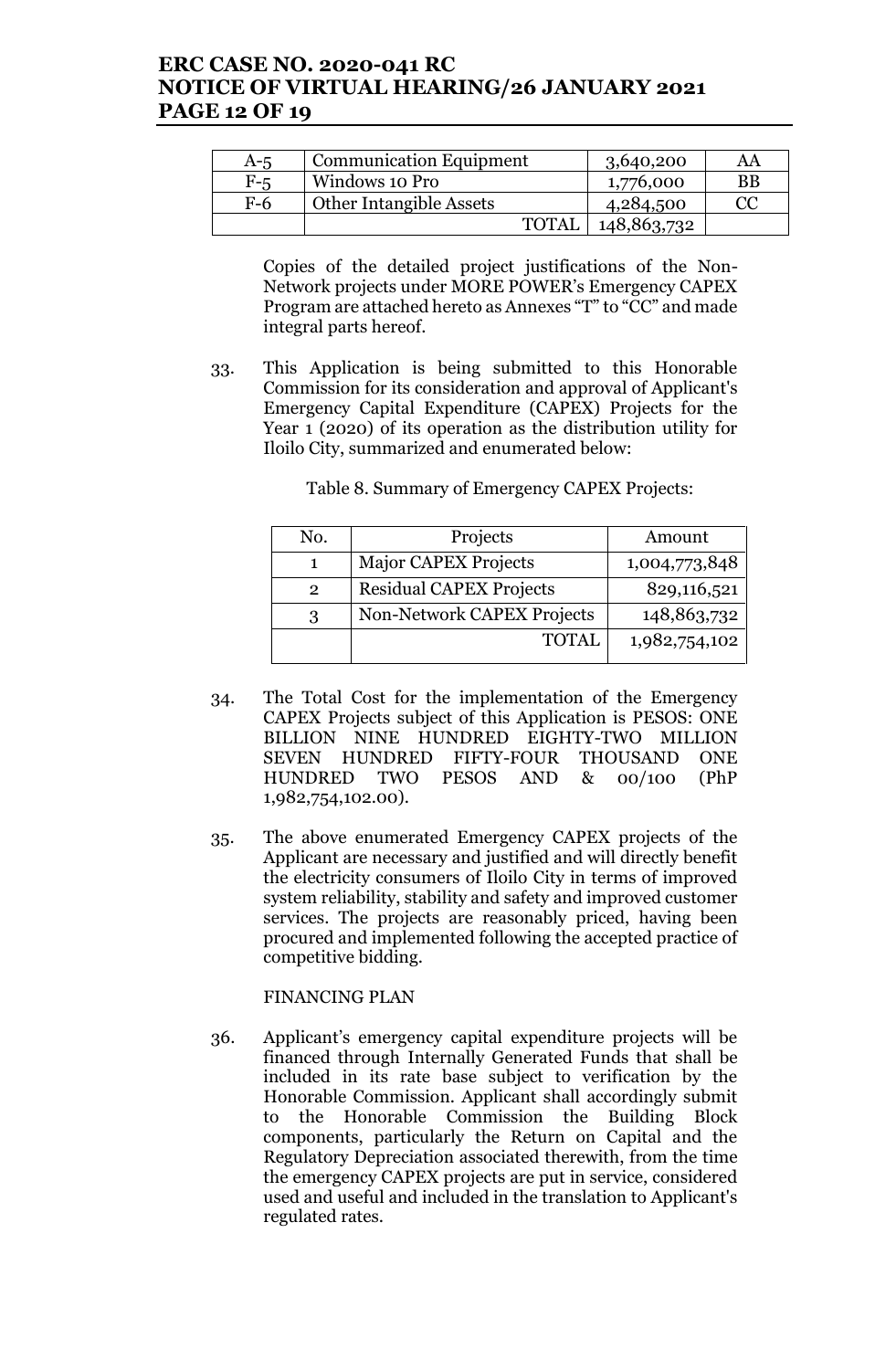# **ERC CASE NO. 2020-041 RC NOTICE OF VIRTUAL HEARING/26 JANUARY 2021 PAGE 13 OF 19**

#### INDICATIVE RATE IMPACT

37. The emergency CAPEX Plan of Applicant was formulated to have the least rate impact on consumers without compromising the implementation of the much-needed projects that will address the urgent need to improve the distribution system in Iloilo City in terms of capacity, power quality, safety and reliability and the improved delivery of customer services all in accordance with the mandate of Applicant under RA 11212. The indicative rate impact of the Emergency CAPEX Projects are as follows:

| <b>INCHARGE NO.</b> |                | <b>PROJECT</b>                                                                                                                 | <b>EMERGENCY</b><br><b>BUDGET</b> | <b>RATE</b><br><b>IMPACT</b> | <b>NPV</b>     |
|---------------------|----------------|--------------------------------------------------------------------------------------------------------------------------------|-----------------------------------|------------------------------|----------------|
|                     |                |                                                                                                                                | Php                               | Php/kWh                      | (Millions Php) |
| <b>PDM</b>          | 1              | Development pf 50/62.5 MVA Megaworld<br>Substation (GIS) and its Associated Sub-<br><b>Transmission and Distribution Lines</b> | 449, 375, 991                     | 0.0888                       | 272.14         |
| PDM                 | $\overline{2}$ | Development of 50/62.5 MVA General Luna 2<br>Substation                                                                        | 256, 357, 143                     | 0.0507                       | 364.84         |
| <b>PDM</b>          | 3              | Mobile Substation                                                                                                              | 106,000,000                       | 0.0210                       | 254.76         |
|                     |                |                                                                                                                                | 44,642,857                        | 0.0088                       | 147.76         |
| PDM                 | 4              | Development of Banuyao 69kv Switching Station<br>and Baldoza 69kv Line Reconfiguration and<br>Metering                         | 61,428,571                        | 0.0121                       | 310.57         |
| A                   |                | <b>Transportation Equipment</b>                                                                                                | 86,969,286                        | 0.0397                       |                |
|                     |                | <b>TOTAL</b>                                                                                                                   | 1,004,773,848                     | 0.2211                       |                |

#### MAJOR EMERGENCY CAPEX PROJECTS:

#### RESIDUAL EMERGENCY CAPEX PROJECTS:

| <b>INCHARGE NO.</b> |                                              | <b>PROJECT</b>                                                                                                                                  | <b>EMERGENCY</b><br><b>BUDGET</b> | <b>RATE</b><br><b>IMPACT</b> |
|---------------------|----------------------------------------------|-------------------------------------------------------------------------------------------------------------------------------------------------|-----------------------------------|------------------------------|
|                     |                                              |                                                                                                                                                 | Php                               | Php/kWh                      |
| PDM                 | 5                                            | Replacement of Various Sub-Transmission Lines                                                                                                   | 65,986,885.00                     | 0.0130                       |
| <b>PDM</b>          | 6                                            | Replacement of Breakers, CT, PT, LA Disconnect<br>Switch, Protective Relays, Contol Panels, and<br>Various Accessories + CT for Feeder Metering | 76,660,977.00                     | 0.0152                       |
| N                   | 1                                            | Reconductoring of Various Distribution Line                                                                                                     | 172,218,000.00                    | 0.0340                       |
| N                   | $\overline{2}$                               | <b>New Connections</b>                                                                                                                          | 131,928,720.00                    | 0.0261                       |
| N                   | 3                                            | Replacement of Defective kWh Meters                                                                                                             | 118,420,591.00                    | 0.0234                       |
| N                   | $\overline{4}$                               | Clustering of Meters                                                                                                                            | 34,834,093.00                     | 0.0069                       |
| N                   | 5                                            | Purchase of New Distribution Transformer                                                                                                        | 55,132,898.00                     | 0.0109                       |
| ${\bf N}$           | 6                                            | Monitoring and Testing of Metering Instrument                                                                                                   | 24,110,100.00                     | 0.0048                       |
| N                   | 7                                            | Monitoring of System Loss at Secondary<br>Distribution System                                                                                   | 36,516,634.41                     | 0.0072                       |
| N                   | 8                                            | Meter replacement for Power Class Customer with<br>No Demand Registry                                                                           | 12,602,552.00                     | 0.0025                       |
| N                   | 9                                            | Installation of Feeder Recloser                                                                                                                 | 19,081,032.00                     | 0.0038                       |
| N                   | 10                                           | Replacement of Padlocks for ABS, Disconnect<br>Switch and CT-rated Meter Box Enclosure                                                          | 1,624,039.00                      | 0.0003                       |
| N                   | 11<br>Purchase of Engineering Test Equipment |                                                                                                                                                 | 80,000,000.00                     | 0.0158                       |
|                     |                                              | <b>TOTAL</b>                                                                                                                                    | 829,116,521                       | 0.1639                       |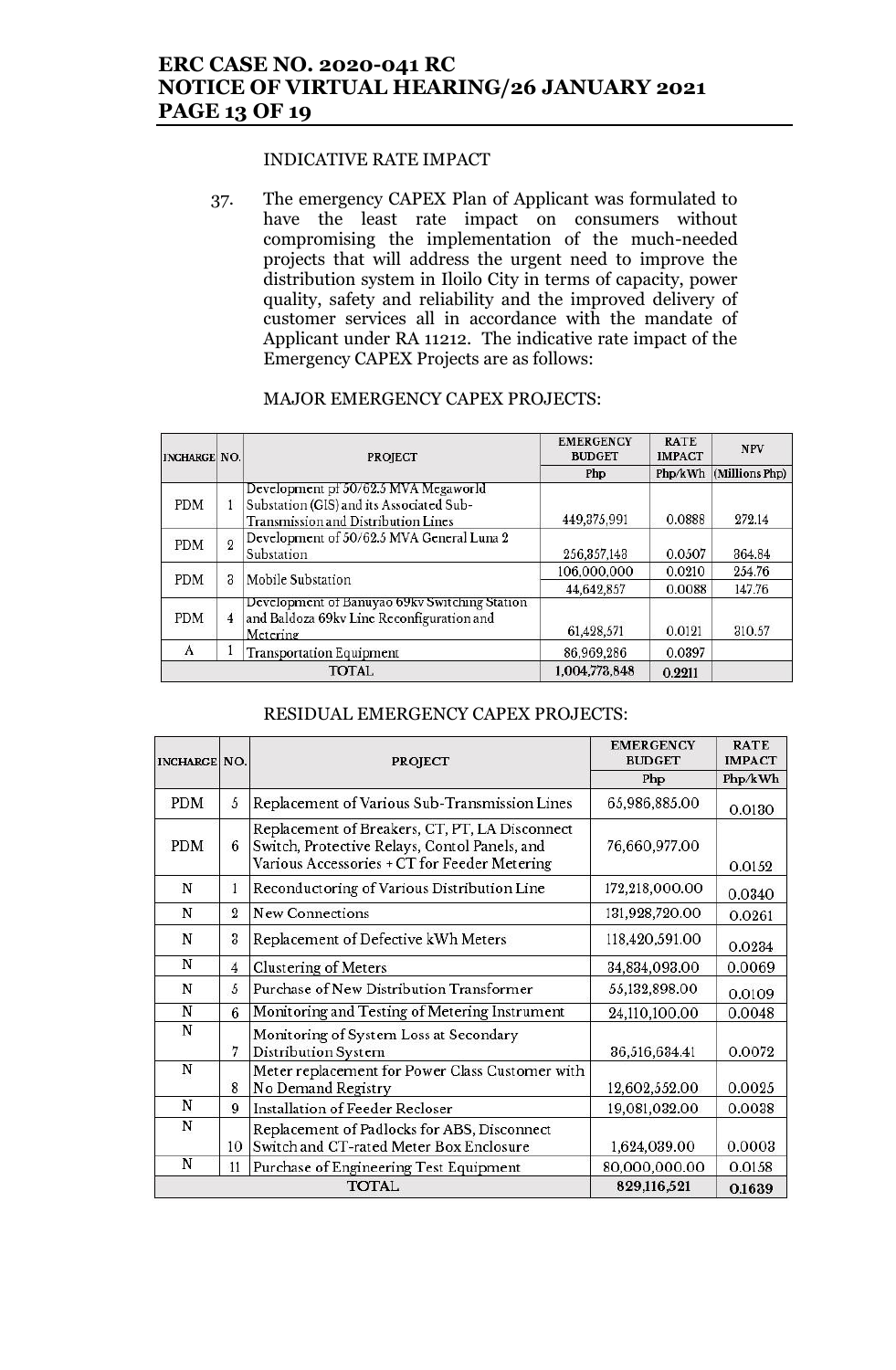# **ERC CASE NO. 2020-041 RC NOTICE OF VIRTUAL HEARING/26 JANUARY 2021 PAGE 14 OF 19**

| <b>INCHARGE NO.</b> |                  | <b>PROJECT</b>                                   | <b>EMERGENCY</b><br><b>BUDGET</b> | <b>RATE</b><br><b>IMPACT</b> |
|---------------------|------------------|--------------------------------------------------|-----------------------------------|------------------------------|
|                     |                  |                                                  | Php                               | Php/kWh                      |
| A                   | $\boldsymbol{2}$ | Building Improvement                             | 65,327,714                        | 0.0162                       |
| F                   |                  | <b>EDP</b> Equipment                             | 35,396,348                        | 0.0153                       |
| F                   | $\overline{2}$   | <b>UMS Software</b>                              | 13,300,000                        | 0.0060                       |
| A                   | 3                | Office Furniture & Fixtures                      | 13, 131, 545                      | 0.0055                       |
| F                   | 3                | Engineering Analysis Tool (DSAS and Synergee Sof | 5,000,000                         | 0.0022                       |
| F                   | 4                | <b>SAP ERP System</b>                            | 4,780,000                         | 0.0021                       |
| A                   | 4                | Leasehold Improvement                            | 2,227,425                         | 0.0014                       |
| A                   | 5                | Other Equipment                                  | 3,640,200                         | 0.0016                       |
| F                   | 5                | Windows 10 Pro                                   | 1,776,000                         | 0.0006                       |
| F                   | 6                | Other Intangible Assets                          | 4,284,500                         | 0.0010                       |
|                     |                  | <b>TOTAL</b>                                     | 148,863,732                       | 0.0520                       |

#### NON-NETWORK EMERGENCY CAPEX PROJECTS:

Total Projected Rate Impact of Applicant's Emergency CAPEX Projects: 0.4369 /kwh. A copy of the computation of the projected rate impact of Applicant's emergency CAPEX projects is attached hereto as Annex "DD" and made an integral part hereof.

38. Applicant would like to emphasize here that the projected rate impact of its Emergency CAPEX Projects will have an effect on its distribution charges only after the Honorable Commission has approved a new rate for Applicant in the next Regulatory Reset Period for the Performance Based Rate Regulation for Private Distribution Utilities or should the Honorable Commission grant a new rate for Applicant in a separate Reset Period considering that Applicant is a new distribution utility, should the same be deemed beneficial to the electricity consumers of Iloilo City.

DOCUMENTARY REQUIREMENTS

39. In support of this Application, Applicant hereto respectfully submits attached documents which are made integral parts hereof:

| <b>ANNEX</b> | NATURE OF DOCUMENT                                                                                                                                                                                                                                                                                                                                           |  |
|--------------|--------------------------------------------------------------------------------------------------------------------------------------------------------------------------------------------------------------------------------------------------------------------------------------------------------------------------------------------------------------|--|
| EE           | Board Resolution of Applicant authorizing the filing of<br>this Application, authorizing Mr. Roel Z, Castro as<br>President of Applicant to sign any and all documents<br>necessary or related to this Application and authorizing<br>undersigned law offices to represent Applicant before<br>the Honorable Commission with respect to this<br>Application. |  |
| FF           | Copy of RA 11212 or the Franchise of Applicant                                                                                                                                                                                                                                                                                                               |  |
| GG           | Distribution Development Plan (DDP) of Applicant                                                                                                                                                                                                                                                                                                             |  |
| HН           | Sworn Statement from the authorized representative of<br>the Applicant that the proposed major emergency capital<br>projects are consistent with the DDP                                                                                                                                                                                                     |  |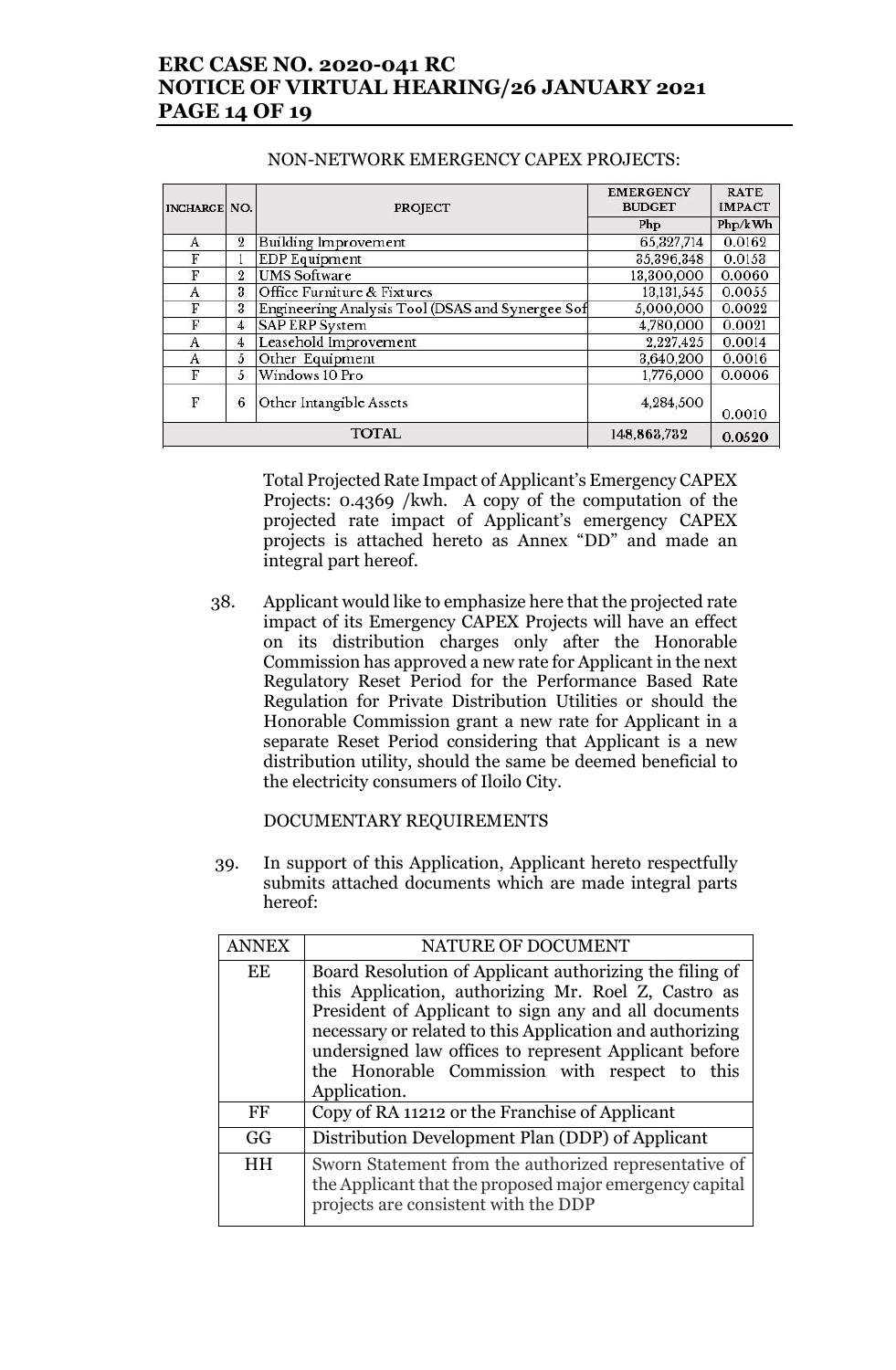### **ERC CASE NO. 2020-041 RC NOTICE OF VIRTUAL HEARING/26 JANUARY 2021 PAGE 15 OF 19**

| H                | Copy of Latest Audited Financial Statements of<br>Applicant                                                                                                                       |  |  |
|------------------|-----------------------------------------------------------------------------------------------------------------------------------------------------------------------------------|--|--|
| JJ and<br>series | Certificates of Non-Coverage issued<br>$\mathbf{b} \mathbf{v}$<br>the<br>Environmental Management Bureau (EMB), Regional<br>Office for the emergency CAPEX projects of Applicant. |  |  |
| KK               | Sworn Statement that Applicant has caused the filing of<br>application for approval from concerned<br>an<br>government agency, notably, the EMB.                                  |  |  |
| LL               | Proof of Service of the Application on the Sangguniang<br>Panglungsod of Iloilo City, the franchise area of<br>Applicant                                                          |  |  |
| MМ               | Proof of Publication of the Application in a newspaper<br>of general circulation in Iloilo City, the franchise area of<br>Applicant.                                              |  |  |
| <b>NN</b>        | Affidavit of Publication of the Application in a<br>newspaper of general circulation in Iloilo City, the<br>franchise area of Applicant.                                          |  |  |

#### ALLEGATIONS IN SUPPORT OF THE PRAYER FOR PROVISIONAL APPROVAL/INTERIM RELIEF

- 40. As illustrated in this Application, there is an urgent need for Applicant MORE to infuse investments for the immediate implementation of various CAPEX Projects for immediate additional Substation Capacity, Feeder, Feeder Line and Distribution Line Improvements, Full Connection to the Panay/Visayas Grid, Improvement of reliability, power quality and safety, new connections for new customers and replacement of old, dilapidated or broken meters for existing customers, projects for Data Collection and Assessment and Efficient Operations and Services as a distribution utility in order to rehabilitate and modernize the distribution system in Iloilo City and thereby provide safe, reliable, secure and least cost power supply to the consumers therein.
- 41. As stated herein, R.A. 11212 express mandated Applicant to immediately begin the rehabilitation, modernization and improvement of the distribution system in Iloilo City in order to provide improved electricity distribution services to the consumers therein.
- 42. Under Section 8 of E.O. 172 and Rule 14 of the Rules of Practice and Procedure of the Honorable Commission, the Honorable Commission is empowered to grant Provisional Authority or Interim Relief upon the filing of an application or at any stage thereafter and without prior hearing.
- 43. Thus, based on the foregoing, upon filing of the instant Application and pending the hearing and final resolution of the same, a Provisional Authority or Interim Relief should respectfully be issued by the Honorable Commission,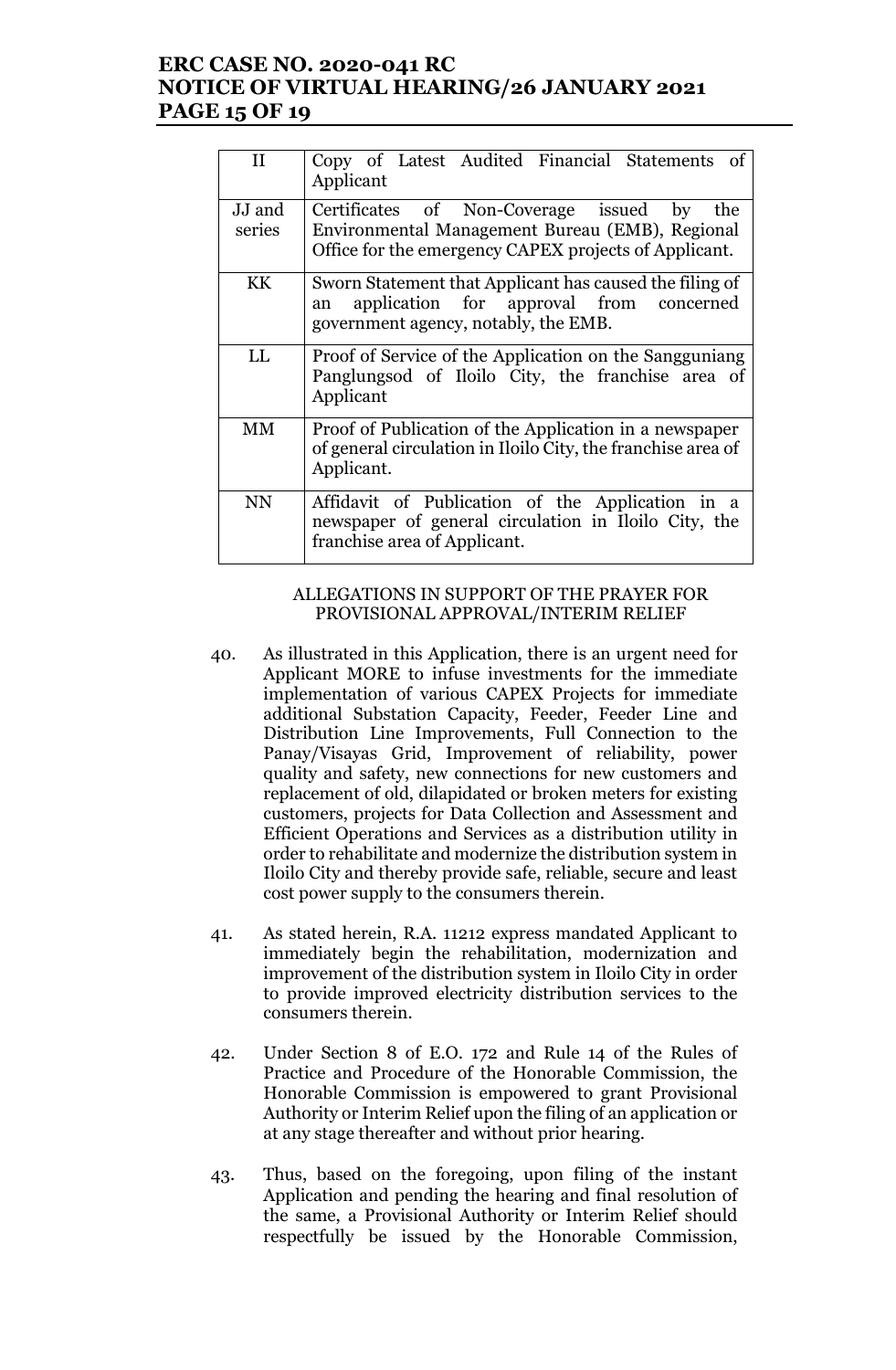### **ERC CASE NO. 2020-041 RC NOTICE OF VIRTUAL HEARING/26 JANUARY 2021 PAGE 16 OF 19**

immediately, in order for Applicant MORE to implement its much needed Emergency CAPEX Projects and thus ensure the rehabilitation, modernization and improvement of the distribution system in Iloilo City, improved reliability, quality, safety and security of the power supply for the present and future electricity consumers therein, lower generation costs and improved distribution operations and services in compliance with the mandate of the EPIRA and R.A. 11212.

44. Otherwise, Applicant MORE will not be able to immediately implement the said emergency CAPEX projects for the distribution system in Iloilo City, to the detriment of the of the power consumers therein. Further, such failure would run counter to the express mandate of R.A. 11212. Attached as Annex "OO" and made an integral part hereof is the Affidavit of Mr. Roel Z. Castro, President and Chief Operating Officer of Applicant, in support of the prayer for the issuance of a Provisional Authority/Interim Relief for the Application.

#### PRAYER

WHEREFORE, premises considered, applicant MORE Electric and Power Corporation respectfully prays that this Honorable Commission:

- a. Immediately issue a Provisional Authority or Interim Relief authorizing and/or confirming the implementation by Applicant MORE Power of the above detailed CAPEX projects.
- b. After due notice and hearing and consideration, the Honorable Commission issue a Decision Approving the above detailed CAPEX projects of Applicant.

Applicant prays for all other reliefs just and equitable under the circumstances.

On 13 January 2021, the Commission issued an *Order* setting the instant case for the determination of compliance with the jurisdictional requirements and expository presentation on 05 March 2021; and the Pre-trial Conference, and presentation of evidence on 12 March 2021, through the MS Teams online platform for the conduct thereof, pursuant to Resolution No. 09, Series 0f 2020<sup>1</sup> dated 24 September 2020. In the same *Order,* the Commission directed MORE POWER to host the virtual hearing at its principal office located at GST Corporate Center, Quezon St., Iloilo City.

However, on 14 January 2021, MORE POWER filed *via*  electronic mail a *Motion to Change Venue (For the Hosting of the* 

 $\overline{a}$ 

<sup>&</sup>lt;sup>1</sup> Entitled: "A Resolution Adopting the Guidelines Governing Electronic Applications, Filings and Virtual Hearings Before the Energy Regulatory Commission".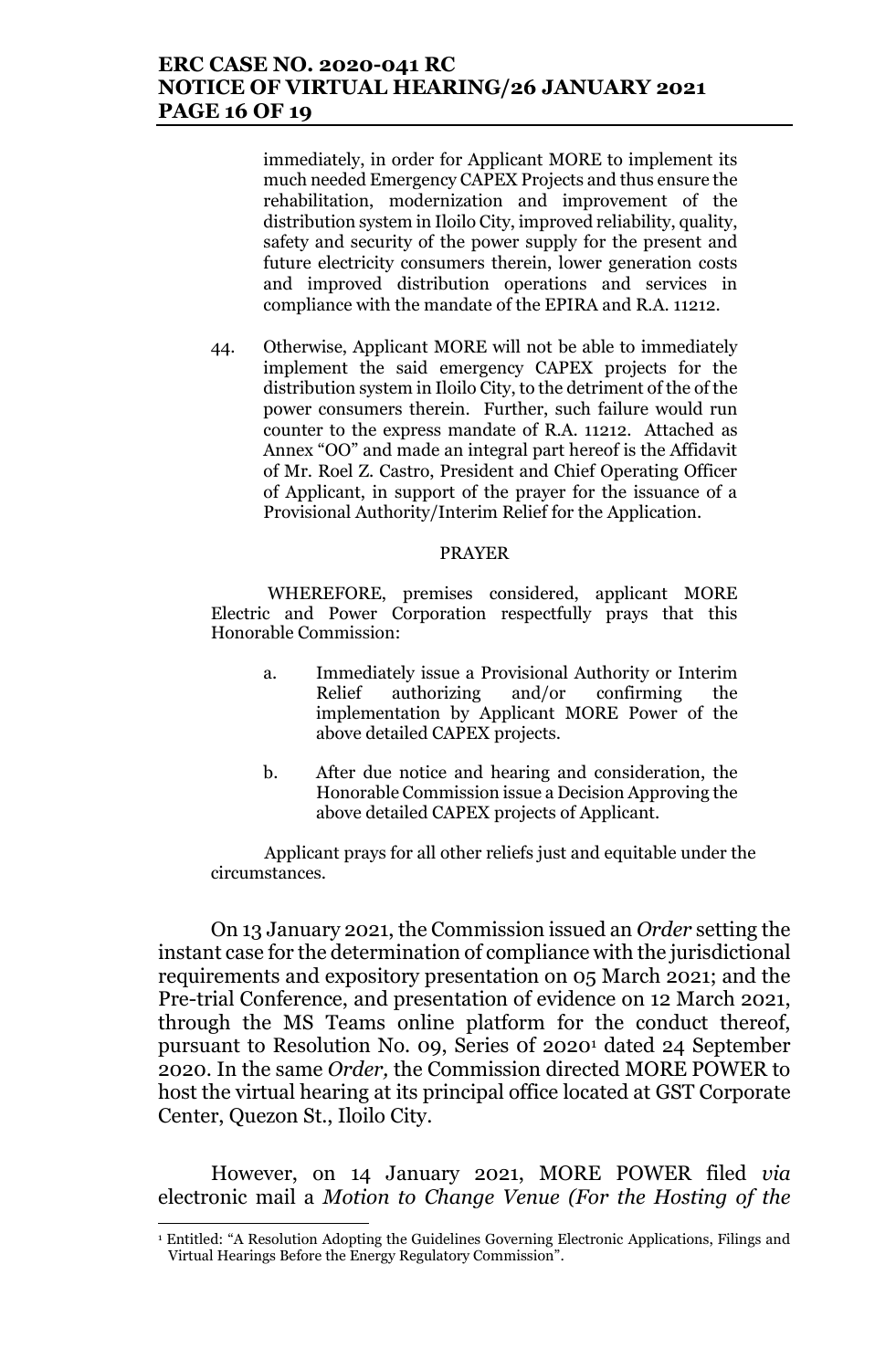# **ERC CASE NO. 2020-041 RC NOTICE OF VIRTUAL HEARING/26 JANUARY 2021 PAGE 17 OF 19**

*Virtual Hearing on 5 and 21 March 2021)* (Motion) wherein it prayed that the venue of the virtual hearings be changed from its principal office to the new venue at the **Hotel Del Rio located at M.H. del Pilar St., Molo, Iloilo City**, which also currently serves as its satellite customer receiving office. MORE POWER manifested in the said *Motion* that the change in the venue is to assure unimpaired public participation while at the same time to ensure that public health safety protocols for the public and its personnel are observed in accordance with the community quarantine guidelines as required by the Commission.

Having found the foregoing *Motion* in order, the Commission granted the same. Accordingly, the venue of the virtual hearings to be hosted by MORE POWER was changed from the original venue at its principal office located at GST Corporate Center, Quezon St., Iloilo City to the new venue at the **Hotel Del Rio located at M.H. del Pilar St., Molo, Iloilo City.**

**RELATIVE THERETO**, the Commission has set the instant *Application* for the determination of compliance with the jurisdictional requirements, expository presentation, Pre-trial Conference, and presentation of evidence on the following dates and online platform for the conduct thereof, pursuant to Resolution No. 09, Series 0f 2020<sup>2</sup> dated 24 September 2020:

| Date                                                                              | <b>Platform</b>                  | <b>Activity</b>                                                                                         |
|-----------------------------------------------------------------------------------|----------------------------------|---------------------------------------------------------------------------------------------------------|
| 05 March 2021<br>(Friday) at nine o'clock<br>in the morning<br>(9:00 A.M.)        | <b>Microsoft</b><br><b>Teams</b> | Determination of<br>compliance with<br>jurisdictional<br>requirements and<br>expository<br>presentation |
| <b>12 March 2021</b><br>(Friday) at nine o'clock<br>in the morning<br>(9:00 A.M.) | <b>Microsoft</b><br><b>Teams</b> | <b>Pre-Trial Conference</b><br>and Presentation of<br>Evidence                                          |

Accordingly**,** MORE POWER is hereby directed to host the virtual hearing at the **Hotel Del Rio located at M.H. del Pilar St., Molo, Iloilo City** as the designated venue for the conduct thereof, and ensure that the same is open to the public and the community quarantine guidelines are observed at all times. Moreover, Applicant

<sup>2</sup> *Id.*

 $\overline{a}$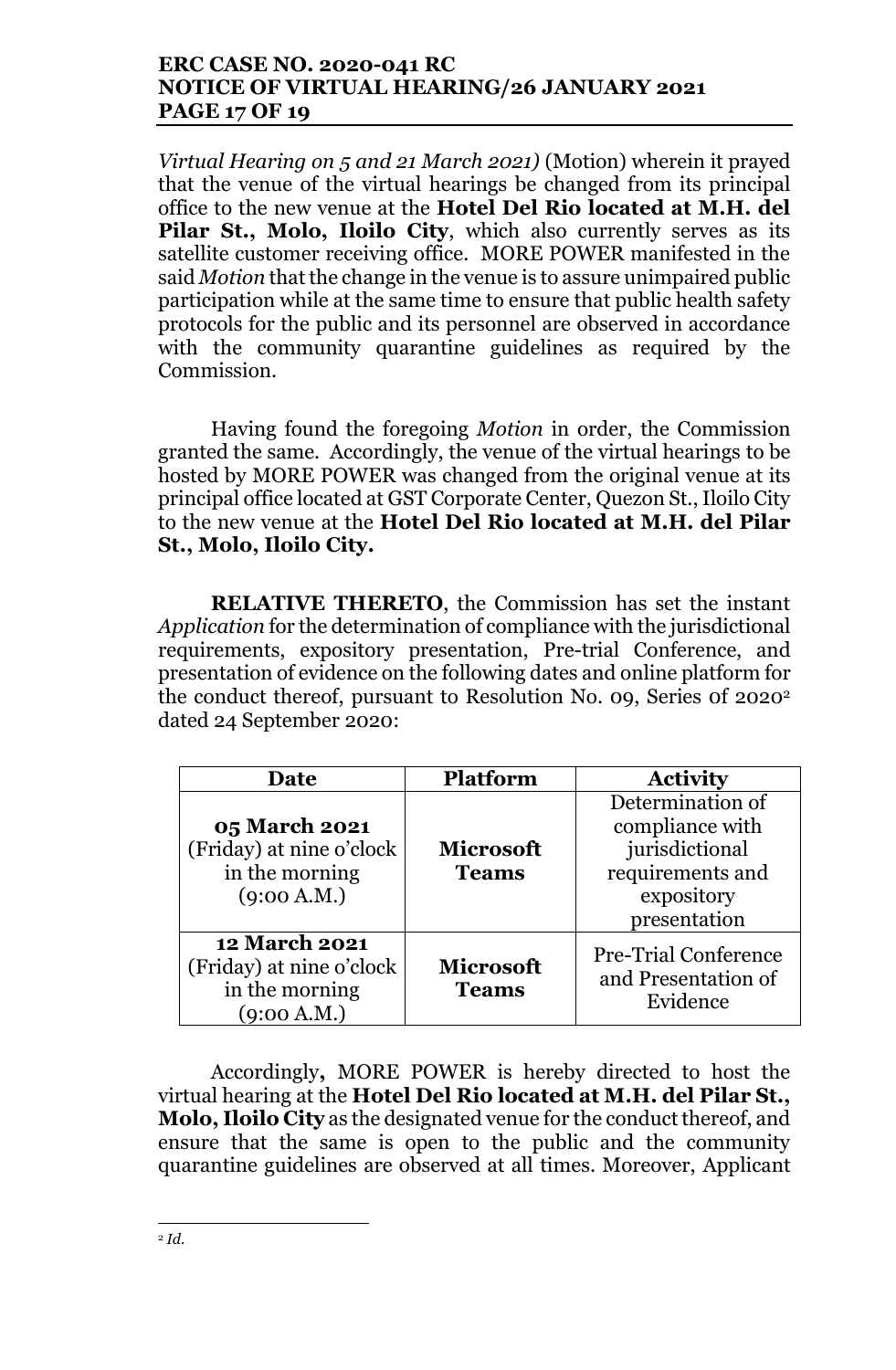# **ERC CASE NO. 2020-041 RC NOTICE OF VIRTUAL HEARING/26 JANUARY 2021 PAGE 18 OF 19**

shall guarantee that, during the conduct of the expository presentation, the participation of the public shall not be impaired.

Any interested stakeholder may submit its comments and/or clarifications at least one (1) calendar day prior to the scheduled virtual hearing, via electronic mail (e-mail) at docket@erc.ph, and records@erc.gov.ph, copy furnish the Legal Service through legal@erc.ph. The Commission shall give priority to the stakeholders who have duly submitted their respective comments and/or clarifications, to discuss the same and propound questions during the course of the expository presentation.

Moreover, all persons who have an interest in the subject matter of the instant case may become a party by filing with the Commission via e-mail at  $d$ ocket@erc.ph, and records@erc.gov.ph, copy furnish the Legal Service through  $\frac{\text{legal@erc.ph}}{\text{Real@erc.ph}}$ , a verified Petition to Intervene at least five (5) calendar days prior to the date of the initial virtual hearing and subject to the requirements under Rule 9 of the 2006 ERC Rules of Practice and Procedure, indicating therein the docket number and title of the case and stating the following:

- 1) The petitioner's name, mailing address, and e-mail address;
- 2) The nature of petitioner's interest in the subject matter of the proceeding and the way and manner in which such interest is affected by the issues involved in the proceeding; and
- 3) A statement of the relief desired.

Likewise, all other persons who may want their views known to the Commission with respect to the subject matter of the case may likewise file through e-mail at docket@erc.ph, and records@erc.gov.ph, copy furnish the Legal Service through legal@erc.ph their Opposition or Comment thereon at least five  $(5)$ calendar days prior to the initial virtual hearing and subject to the requirements under Rule 9 of the 2006 ERC Rules of Practice and Procedure. No particular form of Opposition or Comment is required, but the document, letter, or writing should contain the following:

- 1) The name, mailing address, and e-mail address of such person;
- 2) A concise statement of the Opposition or Comment; and
- 3) The grounds relied upon.